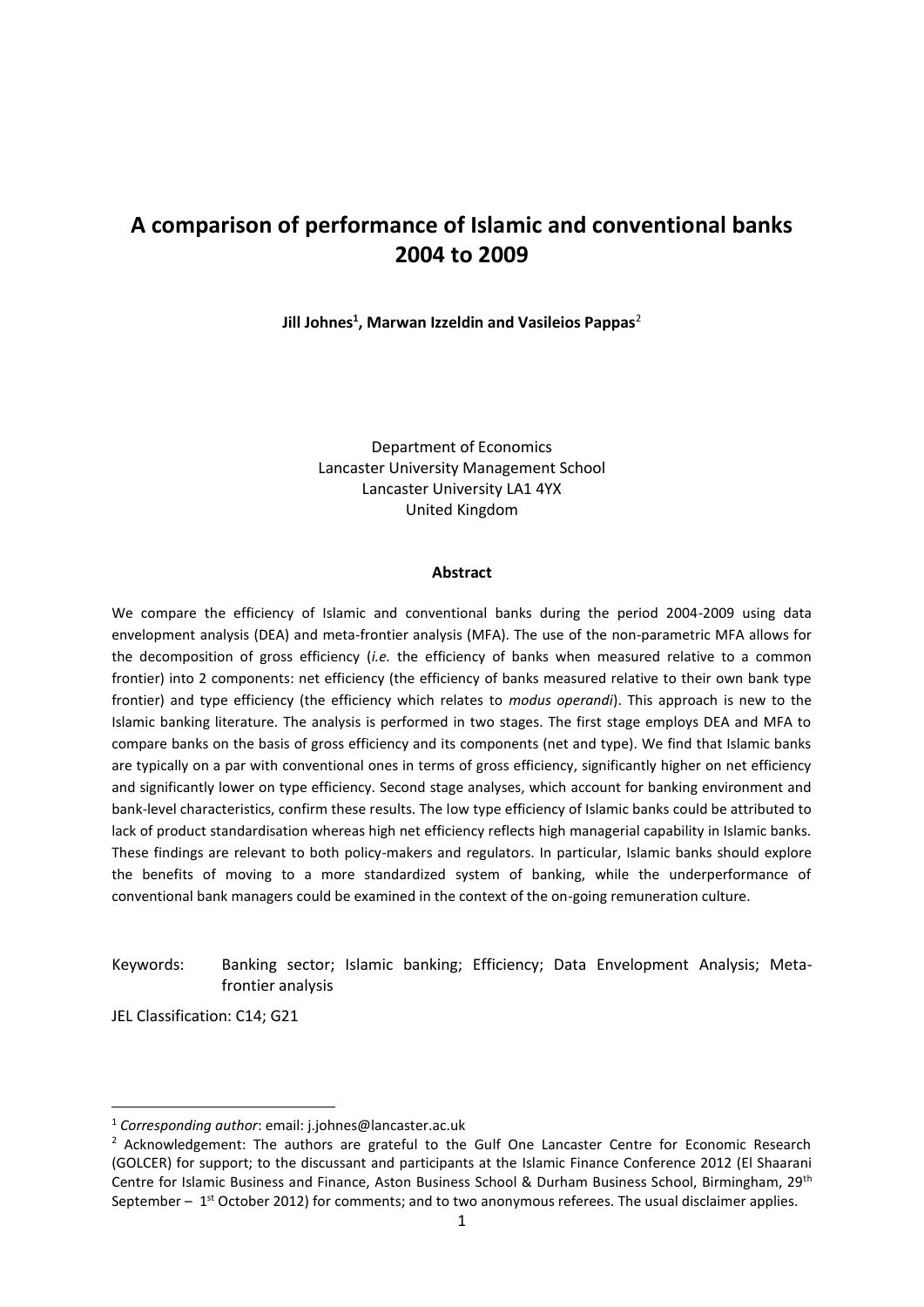#### **1. Introduction**

**.** 

The recent financial crisis led to difficulties in many conventional<sup>3</sup> banks across the globe. Islamic banks, in contrast, were largely insulated from the crisis [\(Willison 2009;](#page-32-0) [Yılmaz 2009](#page-32-1)). It appeared that their highly regulated operational environment guided by *Shariah* principles prohibited investment in the type of financial products which adversely affected conventional banks and which prompted the crisis [\(Hasan and Dridi 2010\)](#page-30-0).

As a consequence, the traditional values of Islamic finance have increasing appeal to Western investors who are disillusioned with the banking practices of conventional banks in the wake of the global financial crisis [\(Arthur D Little Report 2009\)](#page-29-0). Islamic banks are therefore no longer limited to traditional Muslim regions: there are more than 300 Islamic financial institutions spread across 70 countries. Indeed, there are now 5 Islamic banks in the UK, and 19 Islamic financial institutions in the USA.

The success of Islamic banks relative to conventional banks in the macroeconomic environment, however, is in contrast to expectations of their performance (by which we mean technical efficiency) in a microeconomic context. Islamic banks might be expected to have lower technical efficiency than conventional banks for a number of reasons. First, the strict application of *Shariah* rules means that many of the Islamic banking products are bespoke thereby increasing operational costs. Second, Islamic banks are typically small compared to conventional banks [\(Chapra 2007\)](#page-30-1), and there is evidence that technical efficiency increases with size in the banking industry (see, for example, [Miller](#page-31-0)  [and Noulas 1996;](#page-31-0) [Abdul-Majid](#page-29-1) *et al.* 2005a; [Chen](#page-30-2) *et al.* 2005; [Drake](#page-30-3) *et al.* 2006). Third, Islamic banks are typically domestically owned and there is evidence to support the contention that foreignowned banks are more technically efficient than their domestically-owned counterparts (see, for example, [Sturm and Williams 2004;](#page-32-2) [Matthews and Ismail 2006\)](#page-31-1).

The rapid increase in Islamic banking, and the importance of the sector for the economies of some countries (for example Malaysia, Bahrain and the United Arab Emirates) make it important to

 $3$  We use the term conventional to refer to commercial banks not involved in Islamic banking products.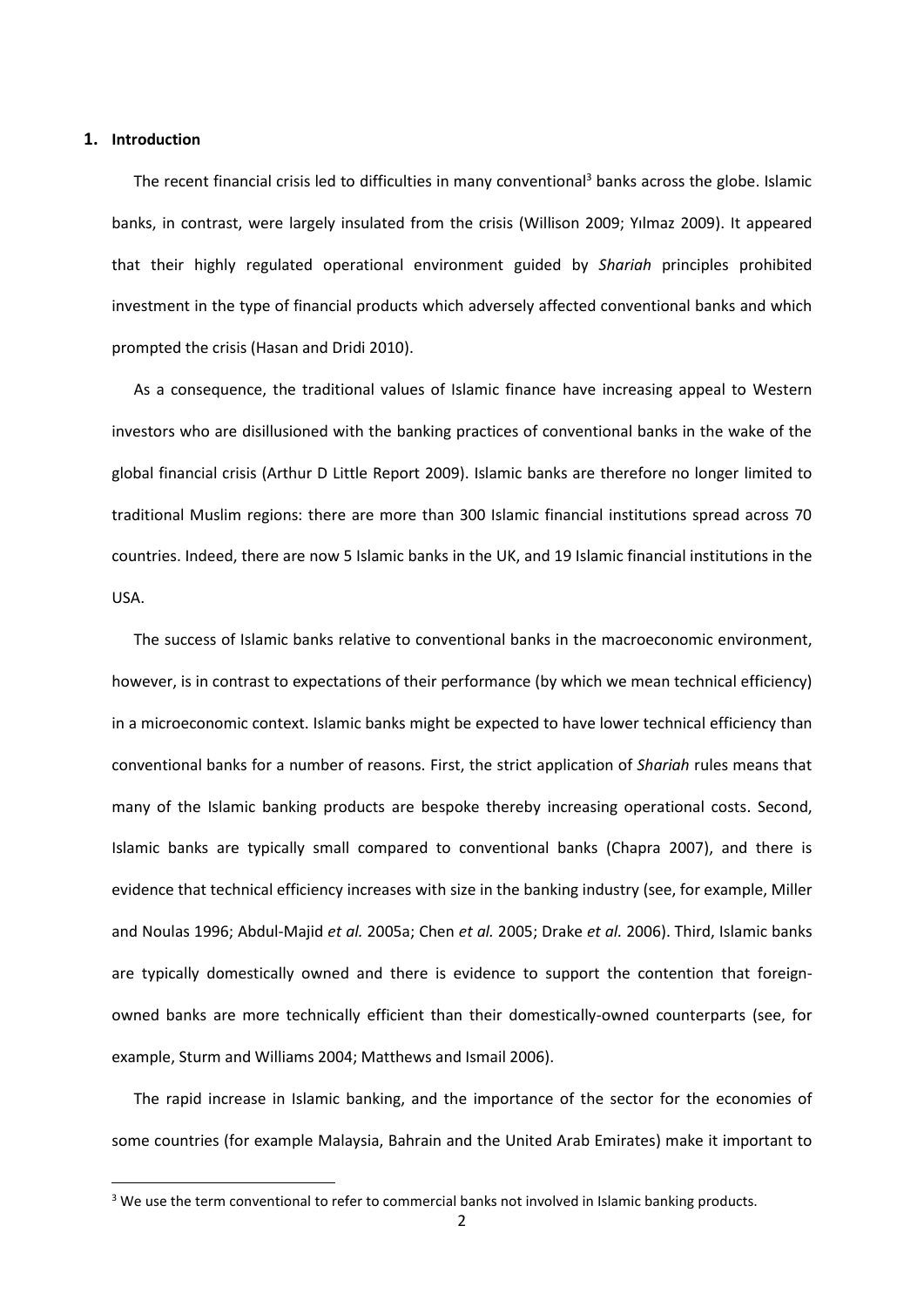have a greater understanding of efficiency and its drivers. Indeed, given the international spread of Islamic banking practices, a study comparing the performance of Islamic and conventional banking is of widespread interest. Previous studies which specifically focus on the performance of Islamic banks relative to conventional banks are inconclusive in their findings. We therefore aim to fill a gap in the literature by investigating two questions to which previous studies have failed to provide adequate answers. First, which types of banks (Islamic or conventional) are more technically efficient? Second, what are the underlying reasons for any differences in efficiency between Islamic and conventional banks?

We focus our empirical study on countries with a substantial (at least 60%) Muslim population and where there are both Islamic and conventional banks in operation. Our analysis comes in two stages. In a first stage, we assume a degree of competition between Islamic and conventional banking sectors<sup>4</sup> and compute (using a non-parametric approach) and directly compare the efficiency of 45 Islamic banks with 207 conventional banks across 18 countries over the period 2004 to 2009 (a period which covers the start of the global financial crisis). As part of this first stage, we adopt a meta-frontier approach (MFA) which decomposes efficiency into two components: one due to the *modus operandi* and one due to managerial competence at converting inputs into outputs. The use of non-parametric MFA is new to the Islamic banking context. In a second stage we investigate the determinants of the two components of efficiency (rather than just the overall efficiency) and are thereby able to uncover and discuss more effective ways in which managers and policy-makers can improve efficiency. The econometric investigation of the factors underlying all three types of efficiency is also new to the Islamic banking literature.

Our approach reveals new insights into Islamic banking efficiency. First of all, we find in the first stage that there is no significant difference in mean efficiency between conventional and Islamic banks *when efficiency is measured relative to a common frontier*. The decomposition of overall efficiency using a MFA, however, reveals some fundamental differences between the two bank

<sup>4</sup> This is not an unreasonable assumption given the growing appeal of Islamic financial products, and given that large ratings agencies such as Moody's have begun to get involved in Islamic finance [\(Alexakis and Tsikouras](#page-29-2)  [2009\)](#page-29-2).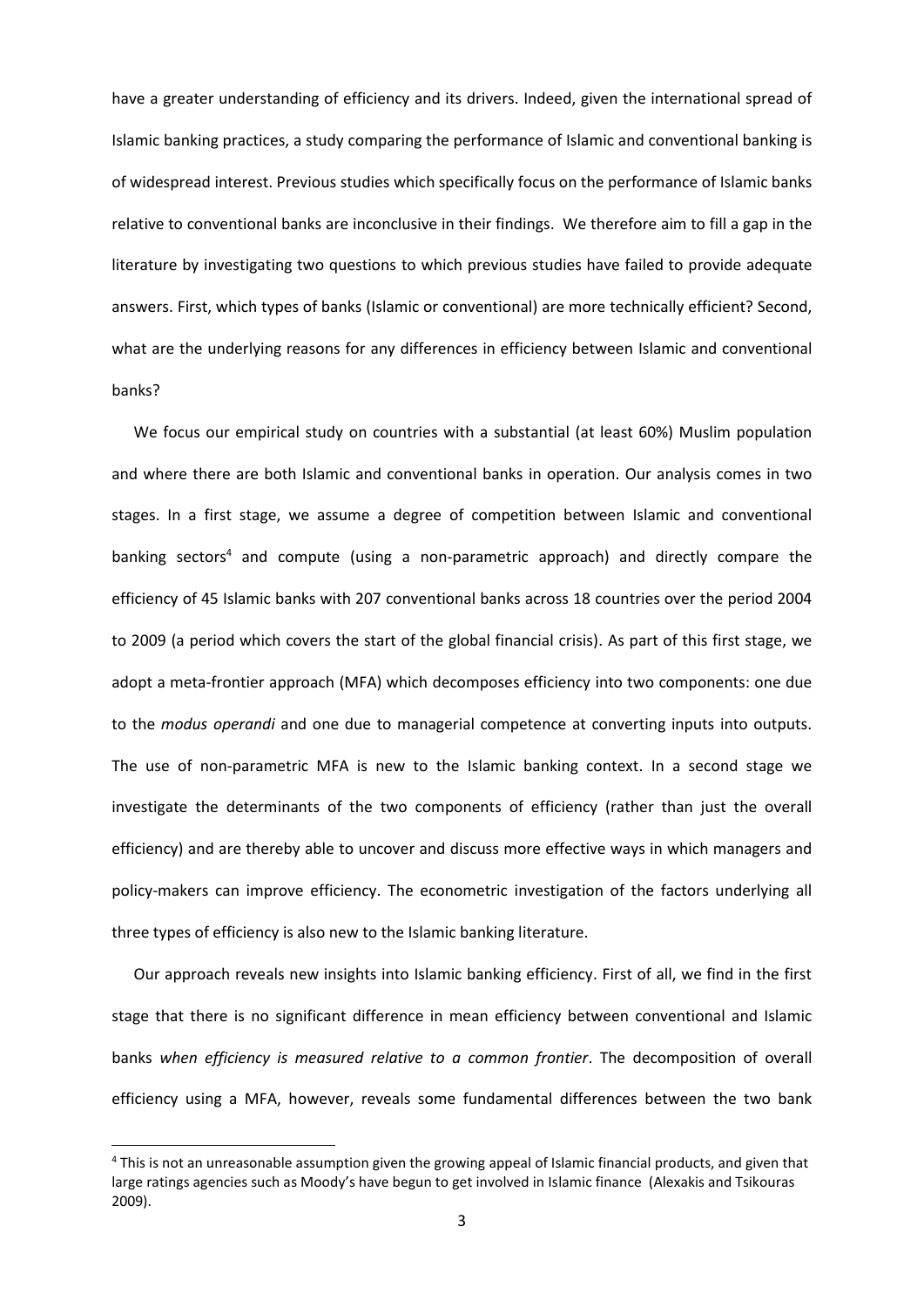types. In particular, the *modus operandi* in Islamic banking appears to be less efficient on average than the conventional one. Managers of Islamic banks, however, make up for this as mean efficiency in Islamic banks is higher than in conventional banks *when efficiency is measured relative to their own bank type frontier*. The differences, shown in this is study, in relative performance of Islamic and conventional banks on gross efficiency and its 2 components perhaps provide an explanation of why the results of previous studies have provided apparently conflicting results.

A second-stage analysis verifies that differences between the two banking systems remain even after banking environment and bank-level characteristics have been taken into account. These findings are important and relevant to both policy-makers and regulators.

The paper is in six sections of which this is the first. Section 2 provides a brief literature review while a discussion of the methodological approaches to efficiency measurement is presented in section 3. Section 4 describes the sample data and the empirical model, and results are presented and interpreted in section 5. Conclusions and policy implications are discussed in section 6.

#### **2. Literature review**

There is an abundant literature on the efficiency of banking institutions: detailed (albeit somewhat outdated) reviews can be found elsewhere [\(Berger and Humphrey 1997;](#page-29-3) [Berger and](#page-29-4)  [Mester 1997;](#page-29-4) [Brown and Skully 2002\)](#page-29-5). A small subset of this literature focuses on Islamic banking either in isolation or in comparison to conventional banking (see table 1 for details of studies which use frontier estimation methods to derive measures of efficiency). The remainder of this section will focus predominantly on the comparative literature.

# [Table 1 here]

We have previously hypothesized that Islamic banks will typically have lower efficiency than conventional banks. The evidence from previous empirical studies of Islamic and conventional banking is mixed: some find no significant difference in efficiency between the two types of banking [\(Abdul-Majid](#page-29-6) *et al.* 2005b; [El-Gamal and Inanoglu 2005;](#page-30-4) [Mokhtar](#page-31-2) *et al.* 2006; [Bader 2008;](#page-29-7) [Hassan](#page-30-5) *et al.* [2009;](#page-30-5) [Shahid](#page-32-3) *et al.* 2010); some studies do not test whether observed differences in efficiency are significant and this is mainly due to small sample size [\(Hussein 2004;](#page-31-3) [Al-Jarrah and Molyneux 2005;](#page-29-8)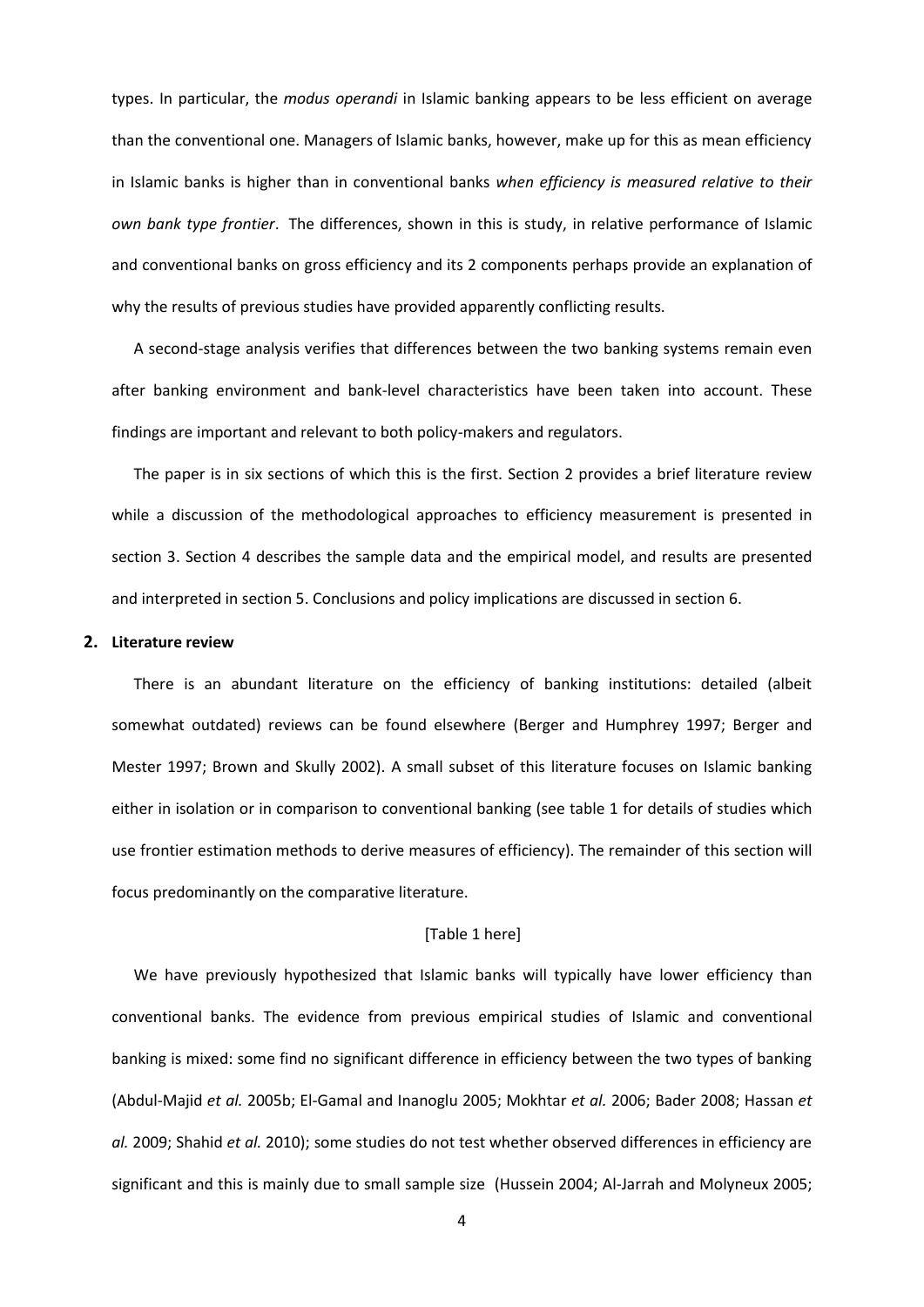[Said 2012\)](#page-32-4). One study [\(Al-Muharrami 2008\)](#page-29-9) claims that Islamic banks are significantly more efficient than conventional banks, but results of significance tests are not shown, and the result is based on a sample which only contains 7 Islamic banks. Only a small number of studies find, as expected *a priori*, that Islamic banks are significantly less efficient than conventional banks, but the possible reasons for the difference are not explored further [\(Mokhtar](#page-31-4) *et al.* 2007[; 2008;](#page-31-5) [Srairi 2010\)](#page-32-5).

One group of studies deserves particular mention because they make a distinction between 'gross' and 'net' efficiency [\(Abdul-Majid](#page-29-10) *et al.* 2008; [Johnes](#page-31-6) *et al.* 2009; [Abdul-Majid](#page-29-11) *et al.* 2010; [2011a;](#page-29-12) [2011b\)](#page-29-13). Gross efficiency incorporates both managerial competence and efficiency arising from *modus operandi*; net efficiency isolates the managerial component and therefore provides a measure of managerial efficiency. In one study based on banks in Malaysia, gross efficiency scores are derived from a stochastic frontier analysis (SFA) estimation of a cost function which makes no allowance for various characteristics of each bank (including whether or not it is Islamic), while net efficiency scores are estimated by taking into account the operating characteristics of banks in the SFA cost function [\(Abdul-Majid](#page-29-10) *et al.* 2008[; 2011a;](#page-29-12) [2011b\)](#page-29-13). Gross efficiency is found to be highest for conventional banks and lowest for Islamic banks, and the significance of the Islamic dummy in the cost equation including the environmental variables suggests that this difference is significant. There are, however, only slight differences in net efficiency between the different types of banks. The findings from this study are questionable for two reasons. First they are derived from an estimated cost function for a sample of Islamic and conventional banks, and this implicitly assumes an objective of cost minimization on the part of all the banks in the data set. Second, the estimation technique (SFA) applies the same parameters<sup>5</sup> to all observations and hence does not allow for differences in objectives between the different types of banks in the sample.

A later study by the same authors [\(Abdul-Majid](#page-29-11) *et al.* 2010) corrects the first problem by estimating an output distance function; the shortcomings of the SFA estimation technique, however, remain. This study, based on a sample of banks across 10 different countries, finds that the Islamic dummy is not a significant determinant of net efficiency; hence any inferior performance of Islamic

 $5$  This point is explained and discussed further in section 3.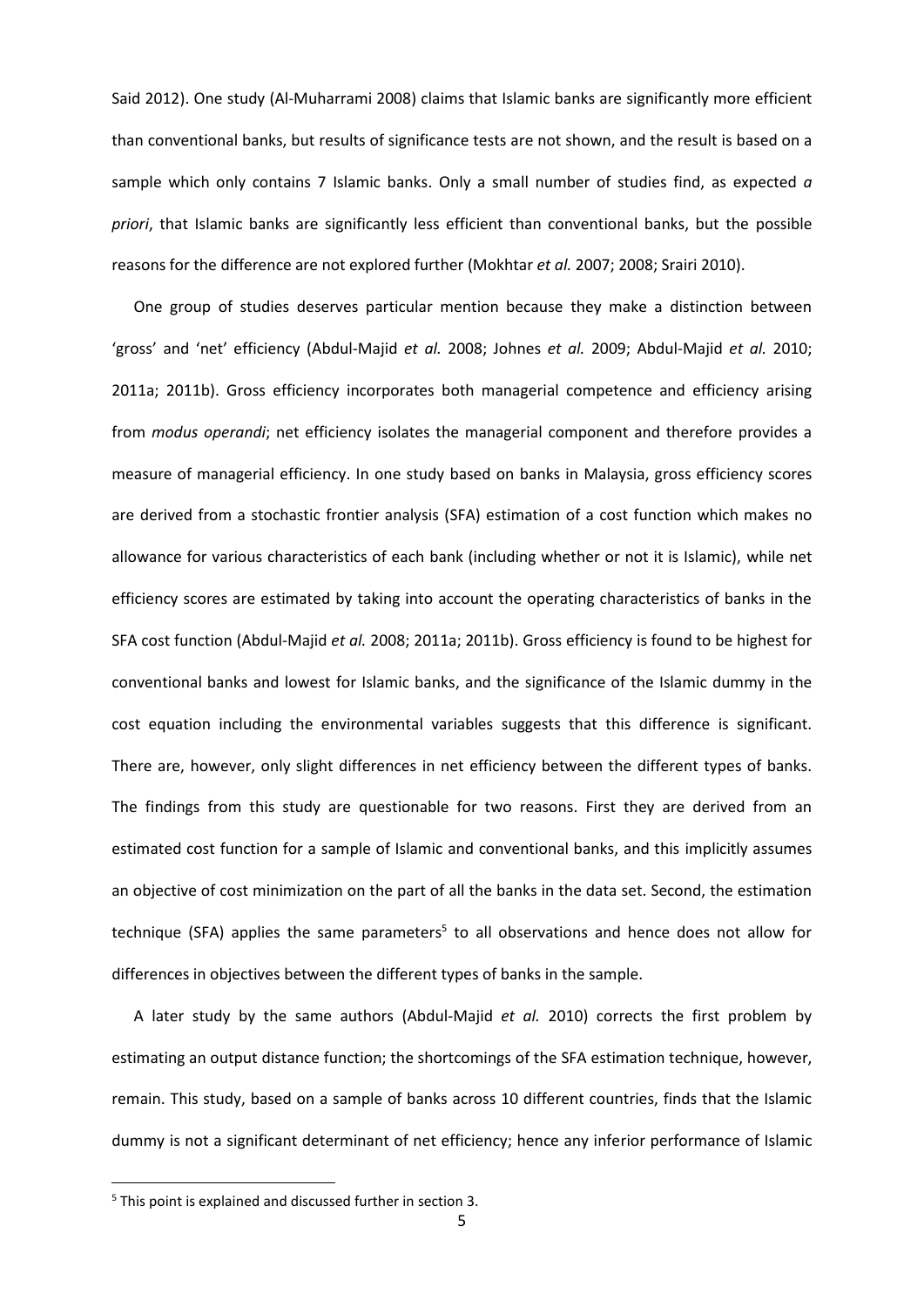banks is mainly due to the constraints under which they operate rather than the shortcomings of their managers.

Johnes *et al* (2009) take a different approach by examining gross and net efficiency using an output distance function estimated using data envelopment analysis (DEA). They find (like [Abdul-](#page-29-10)Majid *[et al.](#page-29-10)* 2008; [2011a;](#page-29-12) [2011b\)](#page-29-13) that the lower performance of Islamic banks in the Gulf Cooperation Council (GCC) region is due to *modus operandi* rather than managerial incompetence.

These studies are interesting and offer a way forward in terms of isolating the underlying causes of the differing performance of Islamic and conventional banks. There is a need, however, for a comparison of efficiency between conventional and Islamic banks based on a large sample of banks using an approach which makes no underlying assumptions regarding the banks' objectives, and which allows for inter-bank differences in outlook. It is also necessary to investigate the factors underlying the gross and net efficiency scores. Thus, it is not enough to know whether it is *modus operandi* or managerial inadequacies which underpin a bank's performance; bank managers need to know how and to what extent their behaviour can affect their efficiency. A detailed second stage analysis of both gross and net efficiency scores will provide this information.

# **3. Methodology**

Studying banking efficiency can be done in two possible ways: either by use of traditional financial ratio analysis (FRA); or by the distance function approach which leads to frontier estimation methods such as DEA and SFA. The pros and cons of FRA as a method of efficiency measurement are well known [\(Ho and Zhu 2004;](#page-31-7) [Hasan 2005\)](#page-30-6). In the context of Islamic banking, the most severe drawback is the assumption underlying financial ratios of cost minimisation or profit maximisation; these are unlikely to be the most pressing objectives in the context of Islamic banking [\(Abdul-Majid](#page-29-11) *[et al.](#page-29-11)* 2010). The distance function approach, whereby a firm's observed production point is compared to a production frontier which denotes best practice, does not assume any specific optimizing objective on the part of the firms, and is therefore our preferred method of approach.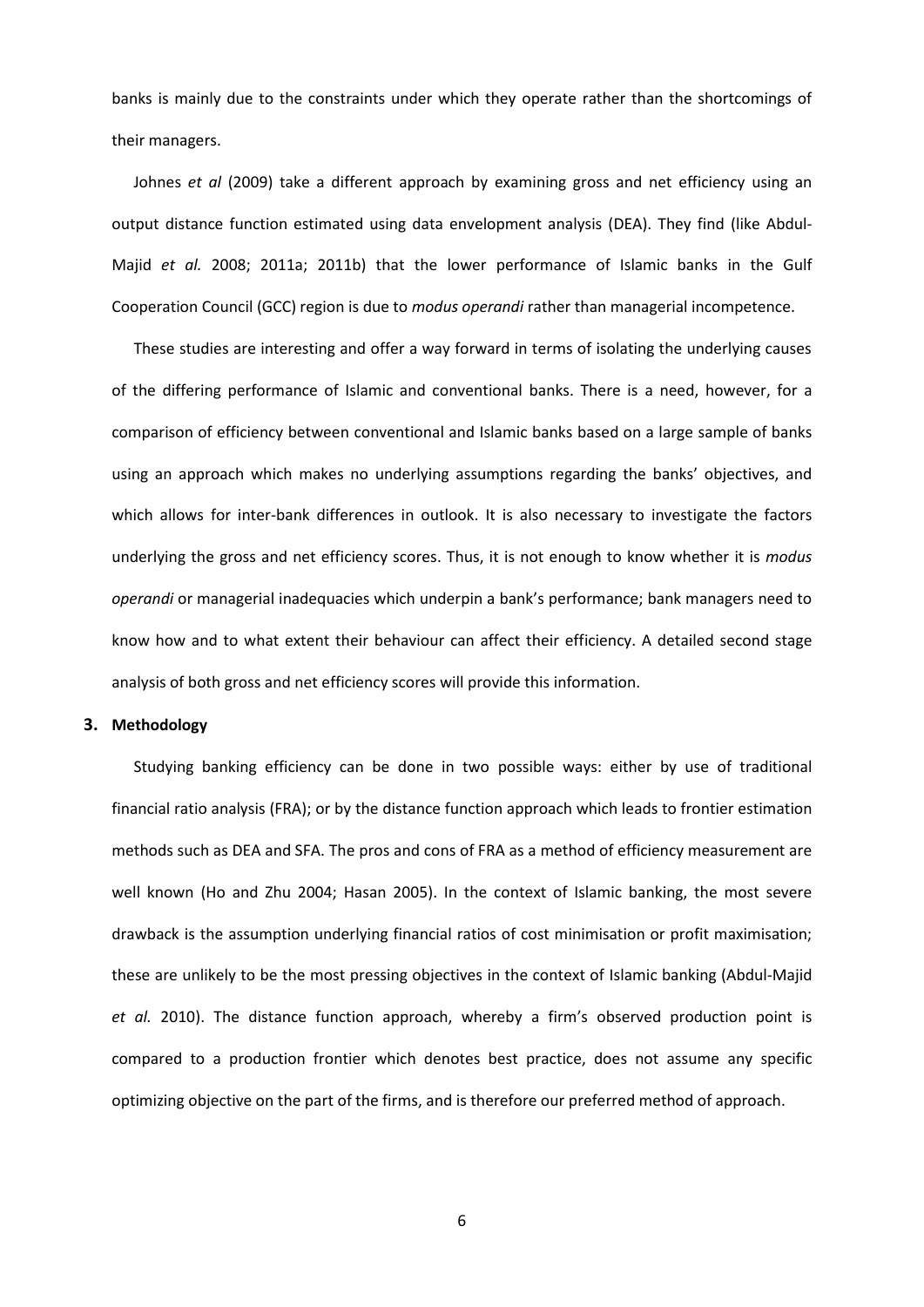It is worth reflecting upon our intention to compare directly the efficiency of Islamic and conventional banks<sup>6</sup>. Critics argue that the objectives of the two banking systems differ so much that such a comparison is invalid: for example, conventional banks can be seen to be motivated only by profit; Islamic banks have additional objectives which encompass social value and ethical behaviour (in line with *Shariah* principles). Objections to a direct comparison can be rejected using one or other of two possible arguments:

- a) Conventional and Islamic banks increasingly compete in similar markets comprising customers who are seeking products which conform to their religious principles and customers who are not so constrained [\(Warde 2010\)](#page-32-6). Evidence cited includes: Islamic subsidiaries and/or windows opened by conventional banks; the availability of Islamic financial products outside of Islamic countries; the establishment of Islamic banks in non-Islamic countries; and the targeting of some Islamic products at all types of customers [\(Warde 2010\)](#page-32-6). Direct competition between the two bank types in the same markets allows a direct comparison between Islamic and conventional banks.
- b) In the event that the objectives and markets of the two types of banks are indeed different, we believe that it is still possible to make a direct comparison so long as the estimation method appropriately allows for differences between (and within) the banking systems. We have a choice of estimation methods, namely the parametric SFA or the non-parametric DEA [\(Majumdar 1995;](#page-31-8) [Coelli](#page-30-7) *et al.* 2005) both of which make the assumption that production units are comparable. While the general advantages and disadvantages of each of these are well-known one aspect must be emphasized. DEA, by estimating a frontier which envelops the observed production points with piecewise linear segments, allows each bank to have its own objectives as it will only be compared with banks of similar input and output mix. For example, a small Islamic bank, financing its loans using a balanced mix of equity and deposits, would not in DEA be compared with a large conventional bank with a different input-output mix financing its loans predominantly using deposits. Similarly, an Islamic bank mainly involved in sale and mark-up **.**

<sup>&</sup>lt;sup>6</sup> This is not an entirely original approach and there are examples in previous literature (see section 2 for details).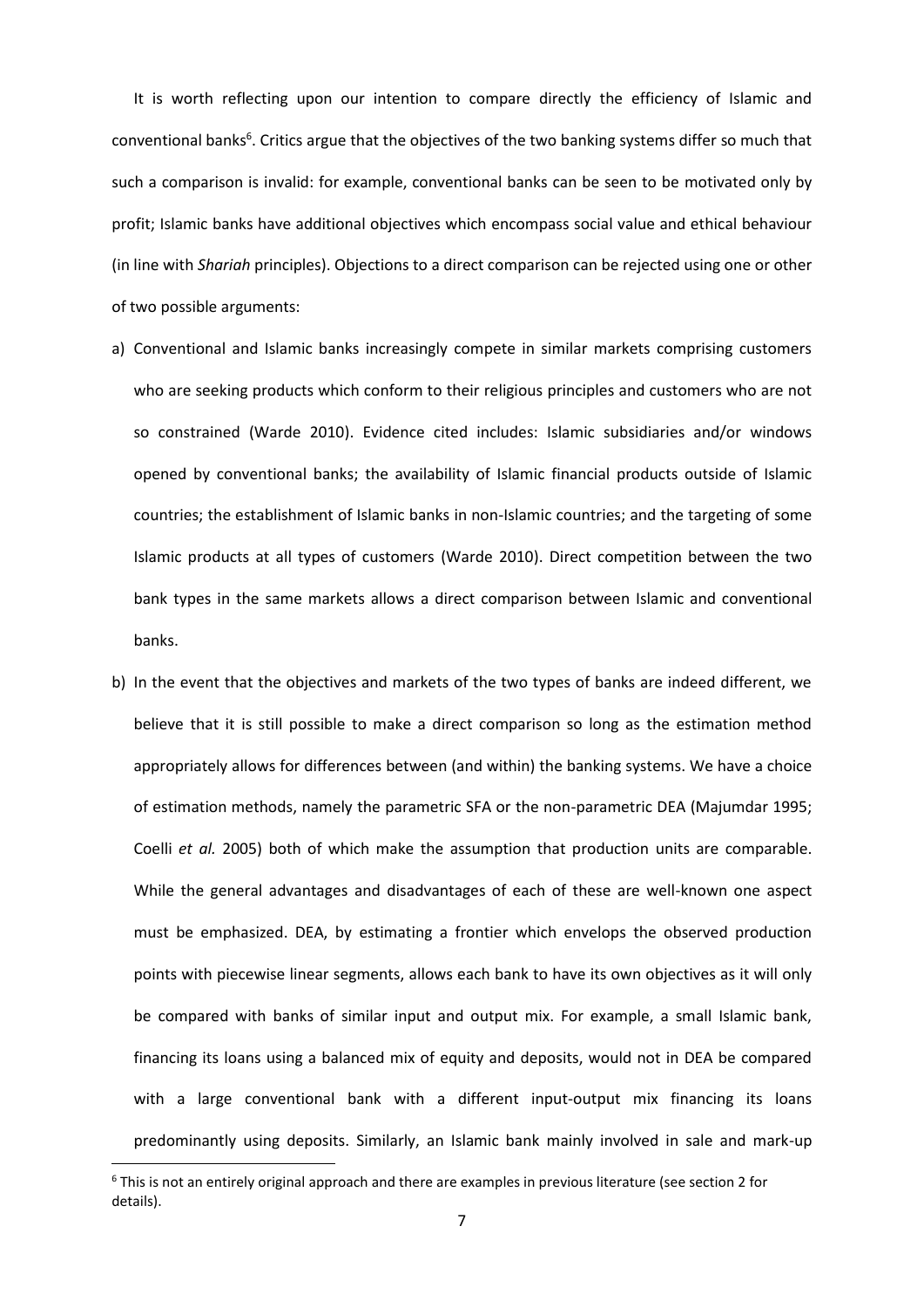transactions will not be compared with one which undertakes joint venture finance as they will have different mixes of outputs. SFA, on the other hand, applies the same parameters<sup>7</sup> to all observations in the sample. By choosing DEA rather than SFA as our estimation method in the first stage, we therefore overcome any criticism of pooling banks with different objectives as DEA only compares like with like.

The effectiveness of policies to improve bank efficiency depends on the source of inefficiency, for example, whether it is managerial incompetence or whether it is the banking system in which the bank operates. We adopt a meta-frontier methodology [\(similar to one introduced by Charnes](#page-30-8) *et al.* [1981\)](#page-30-8) for decomposing the efficiency of banks into two components: one which is due to the *modus operandi*, *i.e.* the context in (or rules under) which the bank operates (namely conventional or Islamic); and one which is due to managerial competence at converting inputs into outputs within the context in which the bank operates. Whilst relatively new to the Islamic banking literature, this type of method has been applied in banking more generally [\(Bos and Schmiedel 2003\)](#page-29-14) as well as in other contexts including education, sport and the water industry [\(De Witte and Marques 2009;](#page-30-9) [Tiedemann](#page-32-7) *et al.* 2011; [Wongchai](#page-32-8) *et al.* 2012).

The first stage decomposition can be illustrated by means of a simple example whereby we assume that each bank produces one output (for example loans) from one input (for example deposits). The hypothetical production points for a number of banks are plotted in figure 1. The boundary ABCDEFG envelops all banks in the sample, and banks lying on the frontier are efficient relative to others. Bank Y lies inside the frontier and has an efficiency score of  $0y/0y''$ .

# [Figure 1 here]

In order to assess the sources of inefficiency of bank Y, we need to consider each bank's efficiency relative only to the banks of the same bank type. Let us assume that banks in the sample can be categorised into two types: type 1 (represented by crosses) and type 2 (represented by dots). The original boundary ABCDEFG is the *gross efficiency boundary*. HIDEFG is the boundary for type 1

 $7$  A random parameter variant of SFA would also allow firms to differ in their objectives. But this method requires large numbers of degrees of freedom and can be difficult to fit in practice.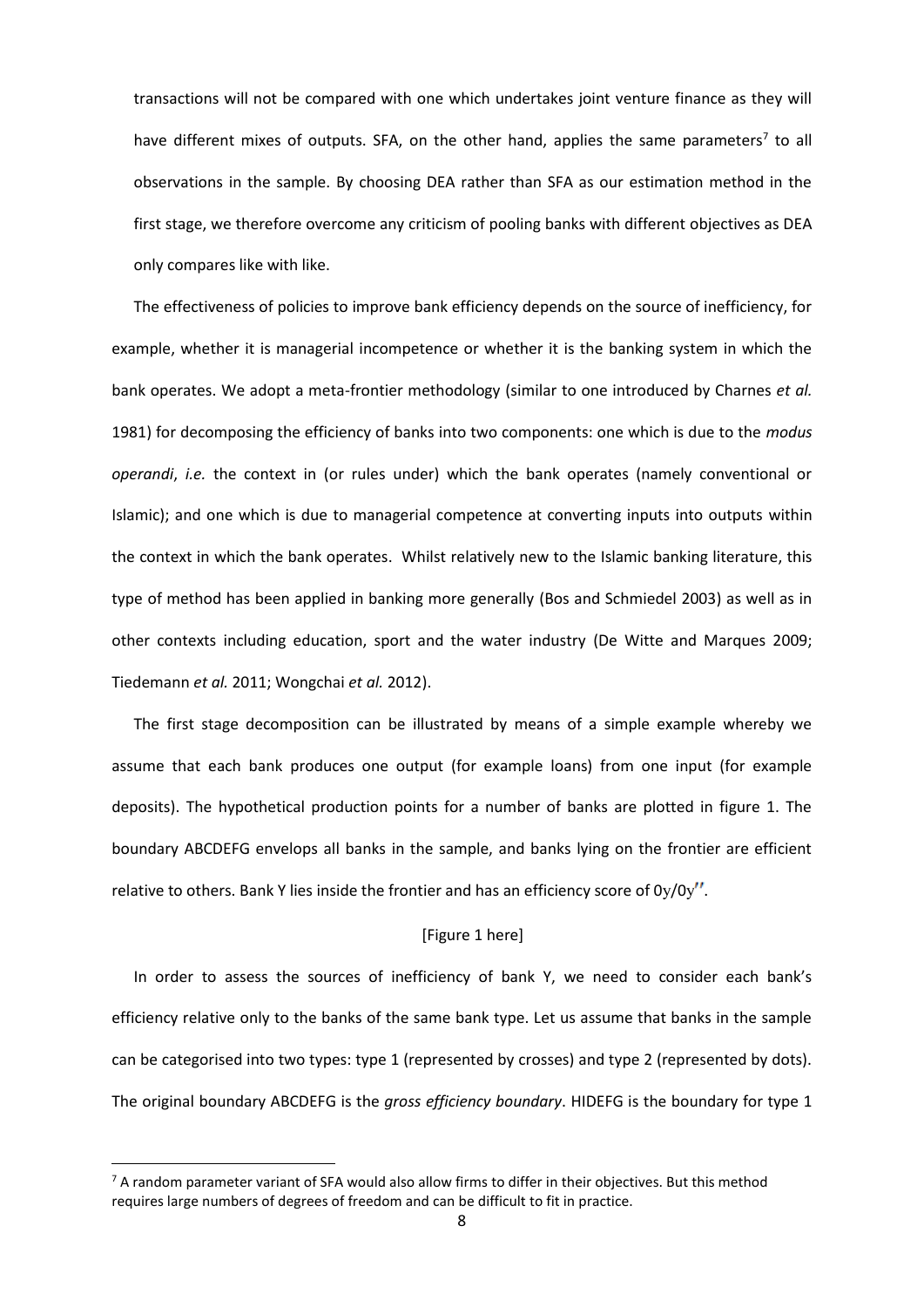banks, and ABCKL is the boundary for type 2 banks. We call these the *net efficiency boundaries*. Bank Y, a type 2 bank, has a net efficiency score of  $0y/0y'$  which represents the proportion of output obtained by bank Y relative to the best possible output achievable by type 2 banks only and given bank Y's input level. The distance between the net and gross boundaries measures the impact on output of bank type. The type efficiency score of bank Y is therefore  $0y'/0y''$  and indicates the impact on bank Y of operating under a type 2 system.

There are some potential problems with this approach but we have taken steps to minimize the effect of these. First of all, it should be clear from the previous exposition that the estimation of gross and net efficiencies is based on different samples of banks. Efficiencies calculated using DEA, which is a non-parametric method, are affected by sample size [\(Zhang and Bartels 1998\)](#page-32-9), and hence the results of the MFA can be biased when DEA is used to perform the calculations and comparisons [\(De Witte and Marques 2009\)](#page-30-9). In order to guard against this problem, we resort to bootstrapping methods to deliver bias-corrected efficiency scores which correct for sampling variability<sup>8</sup>.

Second, the approach requires an assumption regarding concavity of the meta-frontier. A concave meta-frontier implies that points on the line segments of the gross efficiency frontier are feasible for both types of observations. In figure 1, for example, this means that since point C is obtainable by type 2 banks and point D is obtainable by type 1 banks, then points on the line joining C and D are attainable by both types of banks, but are currently not being observed because of some constraint or limitation of one or other of the two banking systems (not because of managerial inefficiency). A non-concave meta-frontier [\(Tiedemann](#page-32-7) *et al.* 2011) implies that the meta-frontier comprises entirely of line segments which are on either of the net efficiency frontiers. In figure 1, for example, line segment CD would not be part of the non-concave meta-frontier, but would be replaced by CJD. The effect of choice of concavity assumption on results is likely to be smaller the larger the sample size. Both concave and non-concave meta-frontiers have been applied in the literature. For ease of estimation we assume a concave meta-frontier, as i[n Charnes](#page-30-8) *et al.* (1981).

<sup>&</sup>lt;sup>8</sup> Bias-corrected efficiencies are calculated using the homogeneous bootstrapping algorithm of Simar and [Wilson \(2008\)](#page-32-10).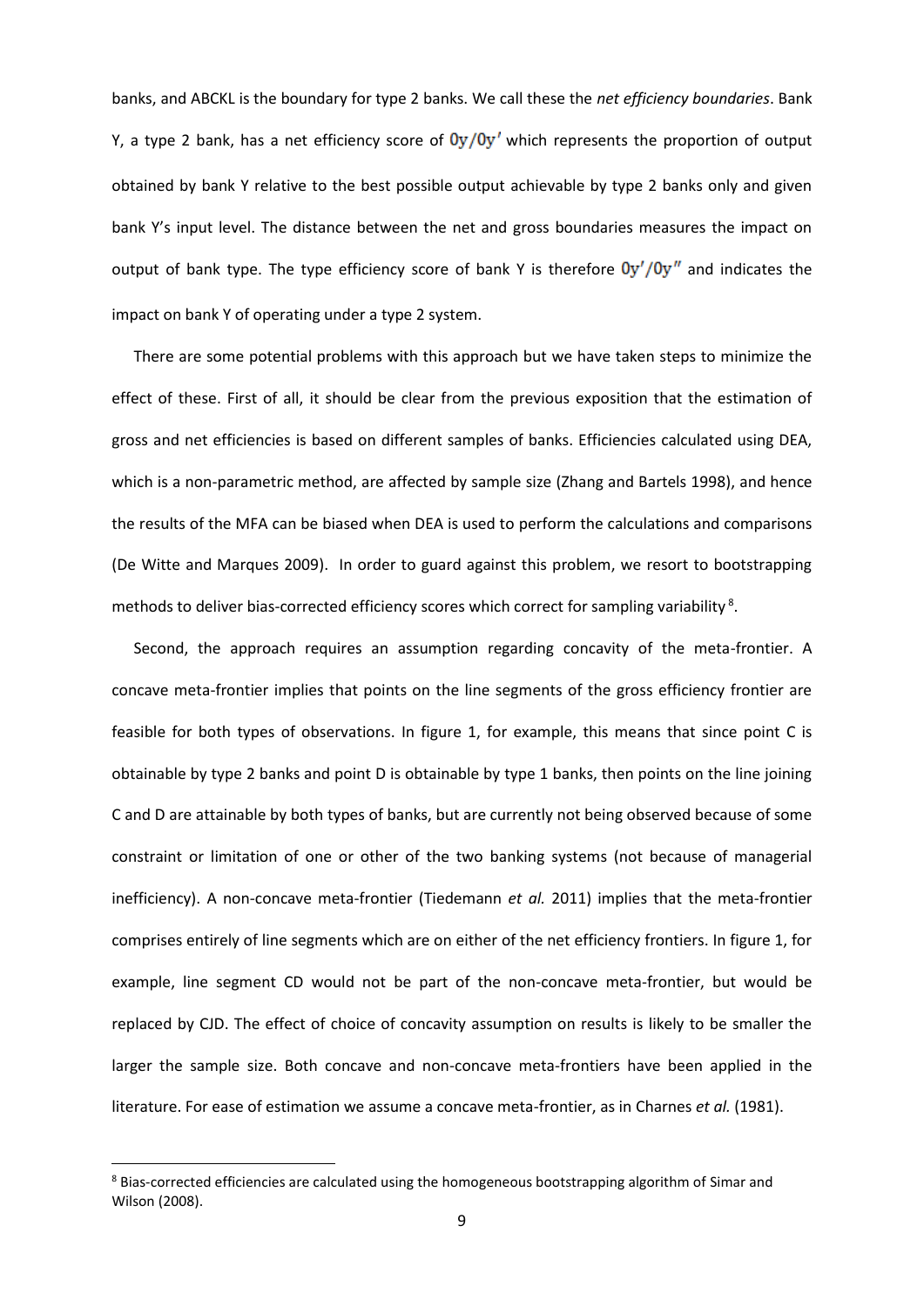Differences between Islamic and conventional banks in gross, net and type efficiency (respectively) might be a consequence of some other underlying characteristic(s) of each group of banks and not purely operation within the given system. Thus we intend to perform a second stage analysis which will ascertain the determinants of each efficiency component and which will include as one of the explanatory variables an indicator of bank type.

We use a (bank) random effects estimation approach with heteroscedasticity-corrected standard errors in our second stage analysis<sup>9</sup> as recommended in recent work which compares various second stage approaches (Hoff 2007; McDonald 2009). This contrasts with previous studies which have adopted a Tobit regression approach (examples in the banking context include: [Jackson and Fethi](#page-31-9)  [2000;](#page-31-9) [Casu and Molyneux 2003;](#page-29-15) [Drake](#page-30-3) *et al.* 2006; [Ariff and Can 2008;](#page-29-16) [Sufian 2009\)](#page-32-11). The choice of a Tobit model, however, is based on the premise that the dependent variable comprising DEA efficiency scores is a censored variable, whereas efficiency scores are not censored but are fractional data (McDonald 2009), thus making Tobit analysis inappropriate.

#### **4. Sample data and models**

1

The empirical analysis presented in this study focuses on countries where at least 60% of the population is Muslim and where both bank types coexist. We include in the sample banks for which a complete set of data for the DEA model can be compiled using the data source Bankscope, for the period 2004 to 2009<sup>10</sup>. This is an interesting time period over which to undertake this study as it also allows us to gain insights into the effects of macroeconomic turmoil and instability on the efficiency of the banking sector (two studies examine Islamic and conventional banks over the same period: [Rokhim and Rokhim 2011;](#page-32-12) Beck *et al.* [2013\)](#page-29-17).

Banks are designated Islamic or conventional on the basis of the Bankscope definition<sup>11</sup>, and conventional banks which operate Islamic windows are not included in our sample. Data for 252

<sup>9</sup> An alternative approach using data mining can be found elsewhere [\(Emrouznejad and Anouze 2009;](#page-30-10) [2010\)](#page-30-11).

<sup>&</sup>lt;sup>10</sup> Note that Bankscope moved to International Financial Reporting Standards (IFRS) from 2004 onwards, and so data should be comparable over time.

<sup>&</sup>lt;sup>11</sup> We cross-check the banks listed as 'Islamic' in Bankscope with other databases of Islamic banks including the International Finance Information Service (IFIS), the Islamic Development Bank (IDB) and Zawya.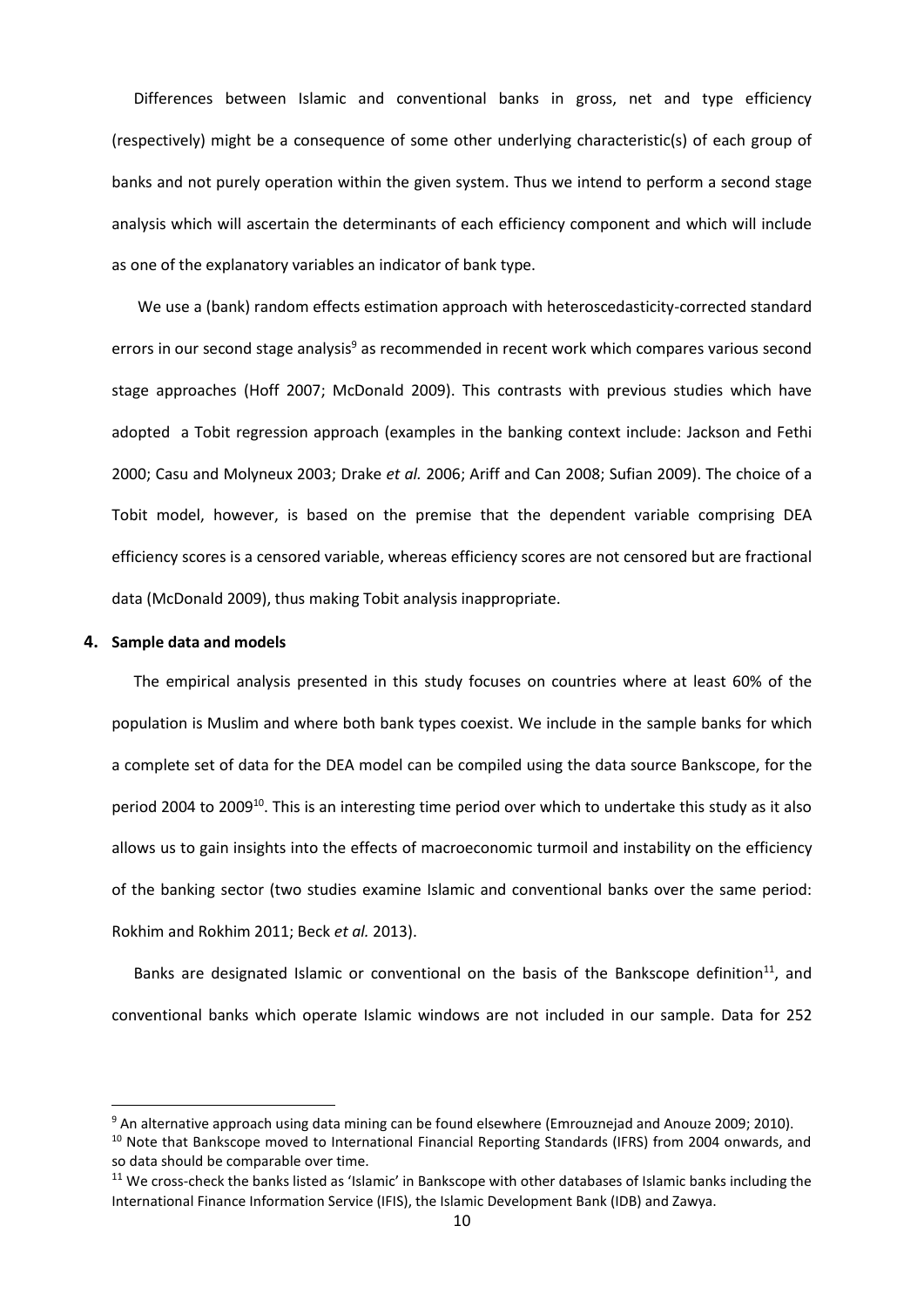banks (207 conventional and 45 Islamic) across 18 countries<sup>12</sup> are extracted from the consolidated data in US dollars (USD) having been converted from own currencies by end of accounting year exchange rates. In addition, all variables are deflated to 2005 prices using appropriate deflators<sup>13</sup>. Both banking sectors (conventional and Islamic) in the sample countries are required to follow national and international regulatory requirements under the supervision of the banking authorities of their host country, and both bank types adhere to the same accounting standards [\(Alexakis and](#page-29-2)  [Tsikouras 2009\)](#page-29-2). Thus data should be consistent across the two bank types, but any discrepancy in practice (for example, Islamic banks must also conform to the requirements of the *Shariah* supervisory board) is allowed for in the first stage by the use of DEA.

#### **4.1 First stage analysis: estimation of efficiencies**

**.** 

The choice of variables qualifying for the DEA model is guided by previous literature and data availability. We assume that banks perform an intermediary role between borrowers and depositors [\(Pasiouras 2008\)](#page-31-10) and that they use i) *deposits and short term funding*, ii) *fixed assets*, iii) *general and administration expenses* and iv) *equity* as inputs to produce i) *total loans* and ii) *other earning assets*.

Islamic banks do not offer loans in the same way as conventional banks, and so the term 'total loans' is a generic term used to encompass the equity financing products they use. Conventional banks earn money from the spread between lending interest and borrowing interest rates. Islamic banks have a similar spread which is defined in terms of profit share ratios between the entrepreneurs (borrowers) and the depositors (lenders).

Fixed assets are included to represent capital input, while general and administration expenses are used as a proxy for labour input. While it may not be a perfect reflection of labour input, it is more easily available than better measures (e.g. employee numbers or expenditure on wages) and has been used in previous studies [\(e.g. Drake and Hall 2003\)](#page-30-12) where it is argued that personnel expenses make up a large proportion of general and administration expenses.

<sup>&</sup>lt;sup>12</sup> The countries are: Bahrain; Bangladesh; Brunei; Egypt; Indonesia; Jordan; Kuwait; Malaysia; Mauritania; Pakistan; Palestine; Qatar; Saudi Arabia; Sudan; Tunisia; Turkey; United Arab Emirates; Yemen. Details of the number and type of banks included in the sample and population can be found here: http://www.lancs.ac.uk/people/ecajj/1islamicbanking2013.htm.

 $13$ These were calculated using data from World Development Indicators (WDI) and Global Development Finance (GDF).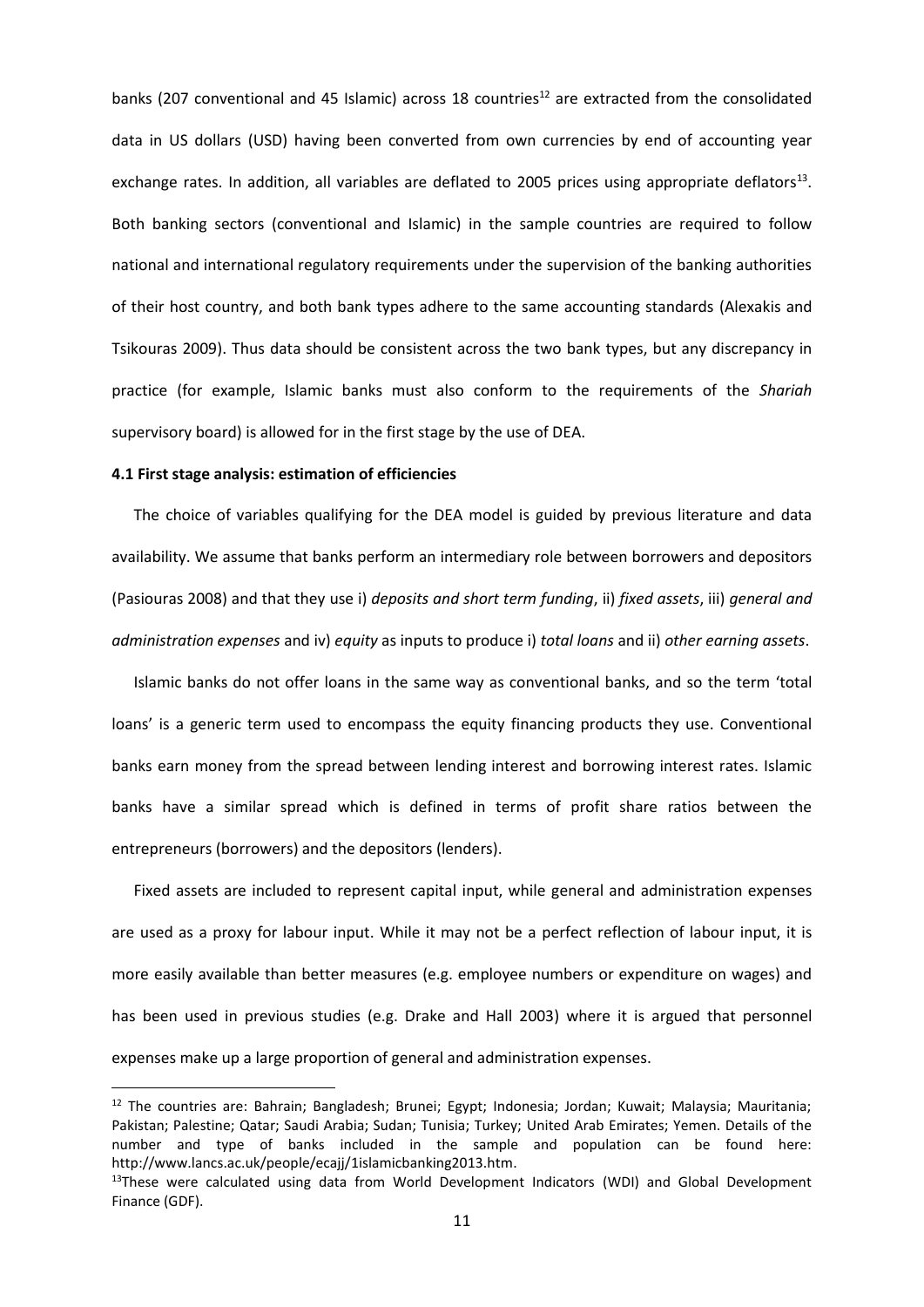It has been suggested that an indicator of risk-taking should explicitly be incorporated into any model of banking efficiency [\(Charnes](#page-30-13) *et al.* 1990), and this aspect is likely to be particularly important in a context which compares Islamic and conventional banks where one would expect a difference in risk-taking behaviour [\(Sufian 2006\)](#page-32-13). There are several suggestions of measures of risktaking activity. Some studies use off-balance sheet items [\(Pasiouras 2008;](#page-31-10) [Lozano-Vivas and](#page-31-11) [Pasiouras 2010\)](#page-31-11) but this variable has the disadvantage that data are not widely available and the sample is consequently severely reduced by its inclusion. Other studies use equity which is more widely available; moreover bank attitudes to holding equity have responded quickly to changes in the financial climate, and this makes it particularly attractive in a study which encompasses a period of financial crisis. Indeed, equity has been used to reflect risk in previous studies which have covered times of financial crisis: the East Asian crisis [\(Abdul-Majid](#page-29-10) *et al.* 2008), and the savings and loans crisis in the USA [\(Alam 2001\)](#page-29-18). We therefore feel that the variable equity captures the general attitudes towards risk (enforced or preferred) of the two types of banks over the period, and use it to reflect risk in our own study.

Descriptive statistics of the DEA variables are presented in table 2. Over the whole period of study, the typical conventional bank has just over US \$6000 million in total loans and US \$2500 million in other earning assets. These are 1.5 and 3 times the values for Islamic banks (respectively). There has been growth in these output variables in both banking sectors over the period but this has slowed down (understandably given the world economic climate) towards the end of the period<sup>14</sup>. Input variables are typically up to twice as big in the conventional compared to the Islamic banking sector.

#### [Table 2 here]

# **4.2 Second stage analysis: determinants of efficiency**

**.** 

In a second stage, an investigation of the possible determinants of the different types of efficiency scores (gross, net and type) of the banks is undertaken. We consider two broad categories: the characteristics of the individual banks, and the banking context, over which

<sup>&</sup>lt;sup>14</sup> Se[e http://www.lancs.ac.uk/people/ecajj/1islamicbanking2013.htm](http://www.lancs.ac.uk/people/ecajj/1islamicbanking2013.htm) for further details.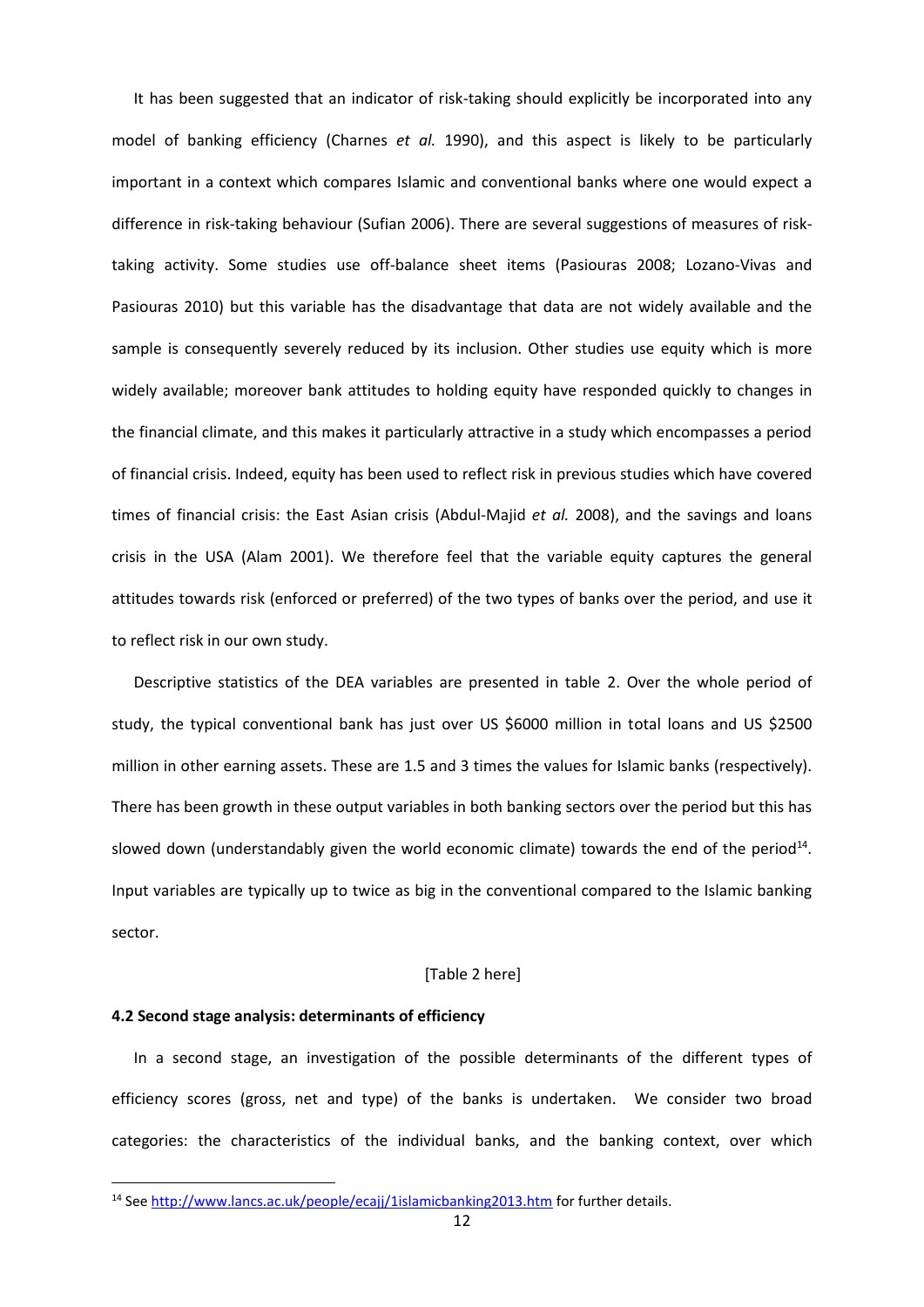managers have no control, and which is particularly relevant in cross-country studies [\(Dietsch and](#page-30-14)  [Lozano-Vivas 2000;](#page-30-14) [Lozano-Vivas](#page-31-12) *et al.* 2002). The proposed explanatory variables and their potential impact are discussed below. The effects of these variables have not all been explored in an Islamic banking context and so we draw on the conventional banking literature for inspiration in choosing variables. We consider eight variables to reflect bank-level characteristics.

- *A binary variable to reflect whether or not the bank is classified by Bankscope as fully-fledged Islamic* (ISLAMIC). This variable is included in the second stage to assess whether any differences in efficiency between the two types of banks remain after the economic environment and the bank's own characteristics have been taken into account.
- *A dummy variable to reflect whether the bank is listed on the stock market* (LIST) and *an interaction term between* ISLAMIC *and* LIST (ISLIST). Listing on the stock market has been found to have a positive effect on efficiency in the context of conventional banks in Europe [\(Casu and](#page-29-15)  [Molyneux 2003\)](#page-29-15) but a negative effect in the context of Islamic banks [\(Yudistira 2004\)](#page-32-14) – hence the inclusion of both the listing dummy and interaction term.
- *The value of a bank's total assets* (ASSETS). Value of total assets<sup>15</sup> is included to reflect bank size. Islamic banks are typically smaller than conventional banks and so it might be size which causes any observed differences in efficiency. Indeed, cost efficiency appears to be negatively related to size in the context of Islamic banks (Beck *et al.* [2013\)](#page-29-17). We check for a non-linear relationship between efficiency and size by also including the square of ASSETS (ASSETSSQ).
- *The ratio of loan loss reserves to loans* (LOANLOSS/LOANS). This variable acts as a proxy for credit risk (the higher the loan loss reserves ratio the lower the credit risk). In managing increasing credit risk, banks may incur additional expenses to monitor their loans [\(Barajas](#page-29-19) *et al.* [1999\)](#page-29-19) which might lead to lower efficiency; on the other hand, a lower ratio has been associated with increased profit margins [\(Miller and Noulas 1997\)](#page-31-13) and this may lead in turn to higher efficiency. Islamic and conventional banks may well manage credit risk differently, and this variable is included to capture any potential effect of that possibility. Previous evidence, derived **.**

<sup>&</sup>lt;sup>15</sup> Note that this variable (total assets) is distinctive from the variable fixed assets included in the first stage DEA.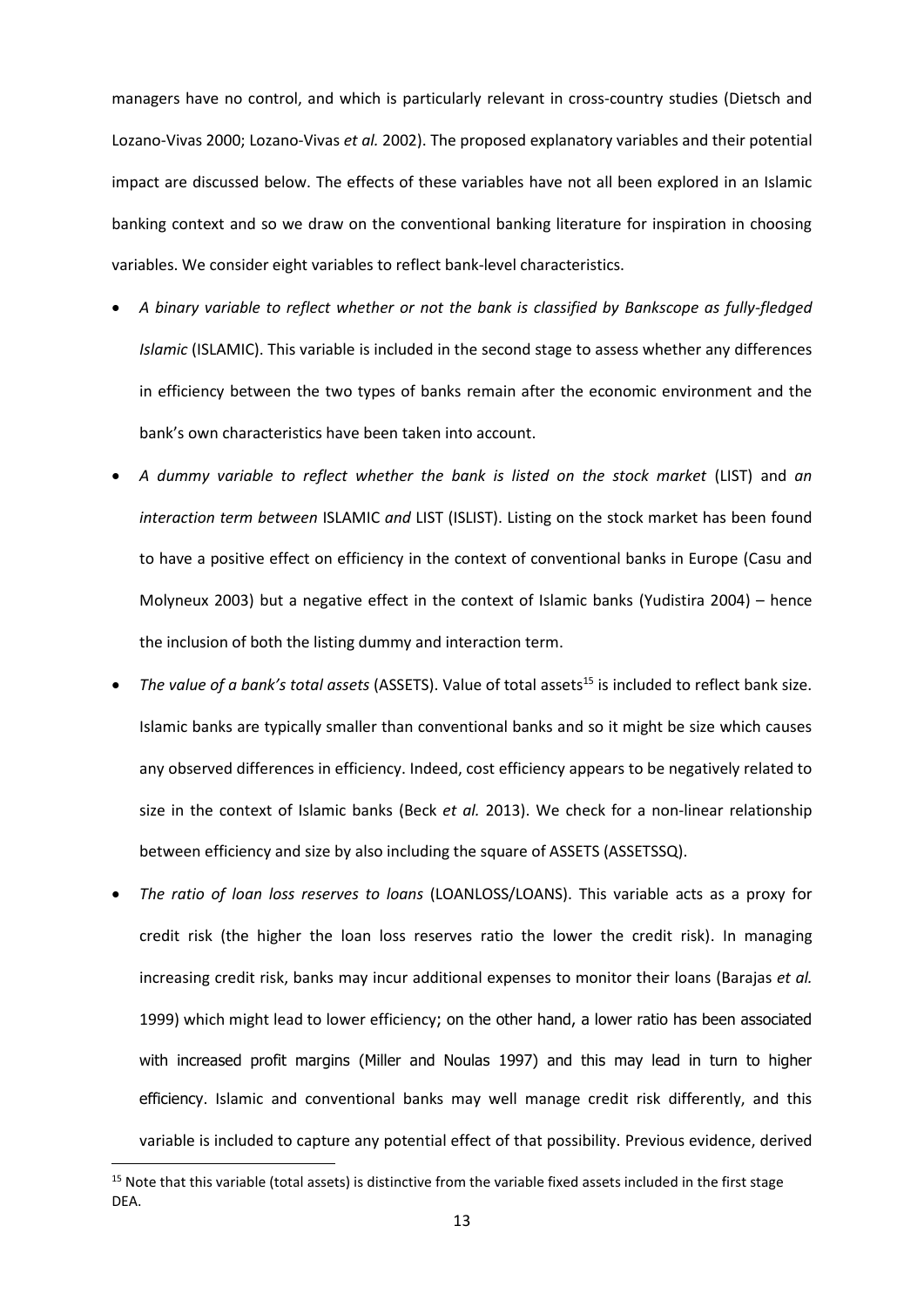from an analysis of conventional banks, finds no significant relationship between the ratio of loan loss reserves to loans and efficiency [\(Staikouras](#page-32-15) *et al.* 2008).

 *The ratio of total loans to total assets* (LOANS/ASSETS) and *the ratio of net loans to total assets* (NETLOANS/ASSETS). Total loans is the sum of reserves for impaired loans (relative to nonperforming loans) and net loans. By including both variables we obtain the effect on efficiency of the components of total loans. Thus the sum of the coefficients on these two variables will reflect the effect on efficiency of net loans (relative to total assets), and the coefficient on LOANS/ASSETS will indicate the effect on efficiency of the value of reserves for impaired loans (relative to non-performing loans): the greater are these reserves, the higher is the bank's liquidity and hence the lower its exposure to defaults; on the other hand, the lower are the reserves, the higher are potential returns. Thus the potential overall effects of NETLOANS/ASSETS and LOANS/ASSETS on efficiency are unclear, *a priori*, although previous research has suggested a positive relationship between liquidity and efficiency in both Islamic and European banks [\(Hasan and Dridi 2010\)](#page-30-0).

We consider five variables – sourced from World Development Indicators (WDI) and Global Development Finance (GDF) databases – to reflect the overall banking environment.

 *The normalised Herfindahl index* (HHI). This variable reflects the competitive environment of each country's banking sector. The index is calculated using all the banks (contained in Bankscope $^{16}$ ) for a given country and hence assumes that Islamic and conventional banks compete against each other<sup>17</sup>. The 'quiet life' theory suggests that increased industry concentration is related to lower technical efficiency as there is little incentive to be efficient when competition is low [\(Berger and Mester 1997\)](#page-29-4). The 'efficiency hypothesis', on the other

**<sup>.</sup>** <sup>16</sup>The normalized Herfindahl index is  $HI^* = \frac{H^2 - 2H^*}{4.44M}$  where *HI* is the Herfindahl index, calculated using market shares (based on total assets) at year end, and *N* is the number of firms [\(Bikker and Haaf 2002;](#page-29-20) [Čihák and](#page-30-15)  [Hesse 2010\)](#page-30-15). The normalised Herfindahl index ranges from 0 to 1 and gives lower rankings than the original Herfindahl index for industries with small number of firms [\(Busse](#page-29-21) *et al.* 2007). It is therefore more appropriate in the present context. Bankscope is not entirely comprehensive in its coverage, but omitted banks are likely to be small and hence the HHI calculated on this basis should adequately reflect the competitive environment.

<sup>&</sup>lt;sup>17</sup> This is justified on the grounds that Islamic banking products increasingly appeal to non-Muslim customers; and large ratings agencies are getting involved in Islamic finance [\(Alexakis and Tsikouras 2009;](#page-29-2) [Arthur D Little](#page-29-0)  [Report 2009\)](#page-29-0).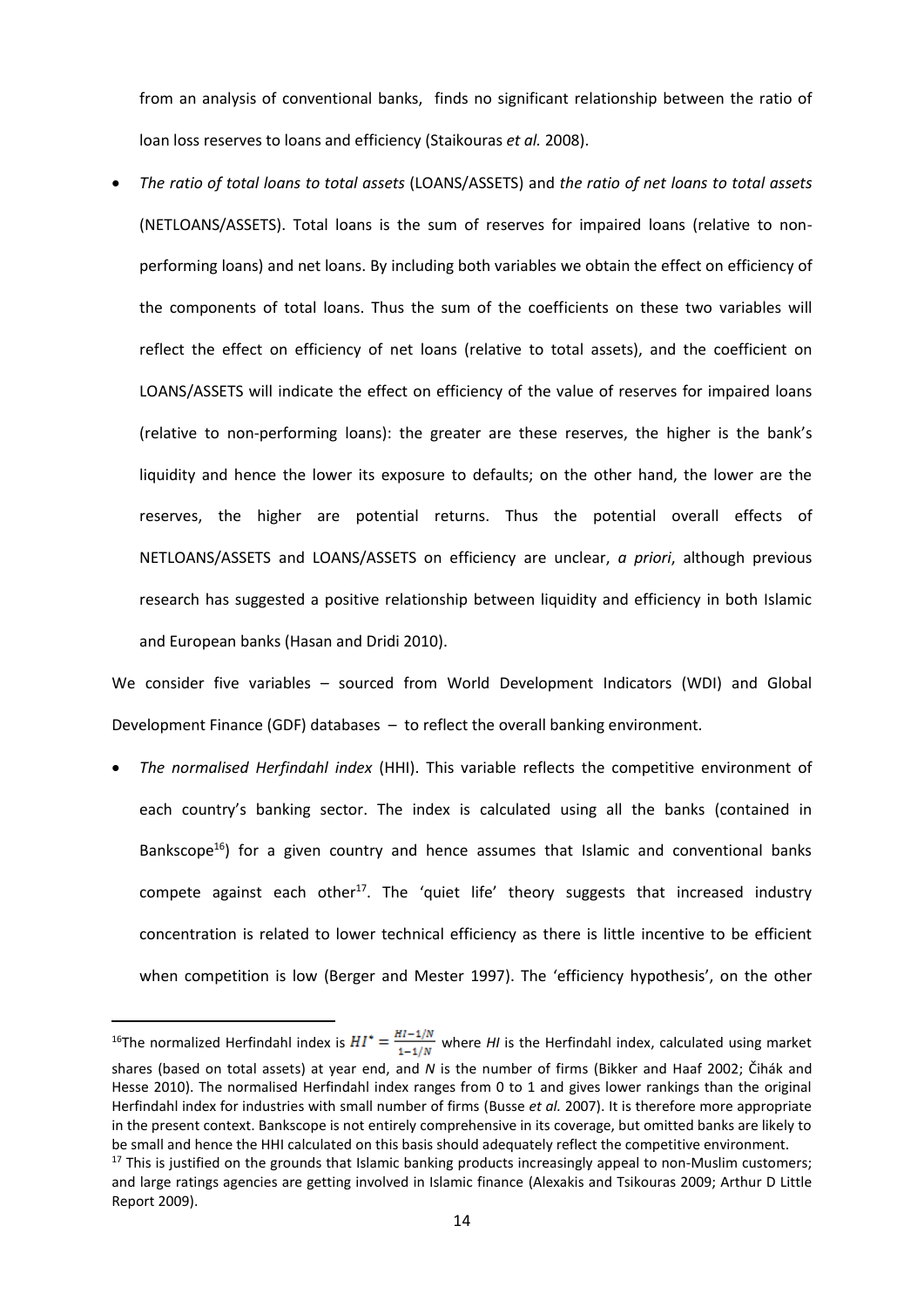hand, argues that concentration and efficiency are positively related. There is evidence from previous studies in the context of conventional banks to support both the 'quiet life' theory [\(Yudistira 2004;](#page-32-14) [Staikouras](#page-32-15) *et al.* 2008) and the 'efficiency hypothesis' [\(Dietsch and Lozano-Vivas](#page-30-14)  [2000;](#page-30-14) [Koutsomanoli-Filippaki](#page-31-14) *et al.* 2009).

- *The degree of market capitalization i.e.* the percentage valuation of listed firms across all sectors relative to the country's GDP (MCAP). This is included to reflect the level of stock market activity in the economy, and its possible effect on bank efficiency is unknown *a priori*.
- *Growth in real GDP* (GDPGR) and *Inflation* (INF). These variables are included to capture the buoyancy of the economy in which the bank is located. While their precise effects are unknown *a priori*, previous evidence, derived from studies of conventional banks, has shown a positive relationship between GDP growth and banking efficiency [\(Staikouras](#page-32-15) *et al.* 2008; [Awdeh and El](#page-29-22)  [Moussawi 2009\)](#page-29-22).
- *Per capita GDP* (GDPPC). This variable reflects the level of institutional development and the supply and demand conditions in the market in which the bank is located. While previous evidence based on conventional banks has shown a positive relationship between *per capita* income and *costs* [\(Dietsch and Lozano-Vivas 2000\)](#page-30-14), the precise effect of this variable on *efficiency* is ambiguous *a priori*.

We include additional variables to reflect the time and regional dimensions of the data.

 *Year dummies* are included to allow for changes in banking efficiency over time; these are used in preference to a trend variable to allow for different effects on efficiency in different years. These dummies may also pick up the effect on efficiency of any idiosyncratic (year by year) changes in data recording or bank behaviour. In addition the interactions between the Islamic dummy and year dummies are included to examine whether Islamic and conventional banks have experienced different effects on their efficiency over the time period.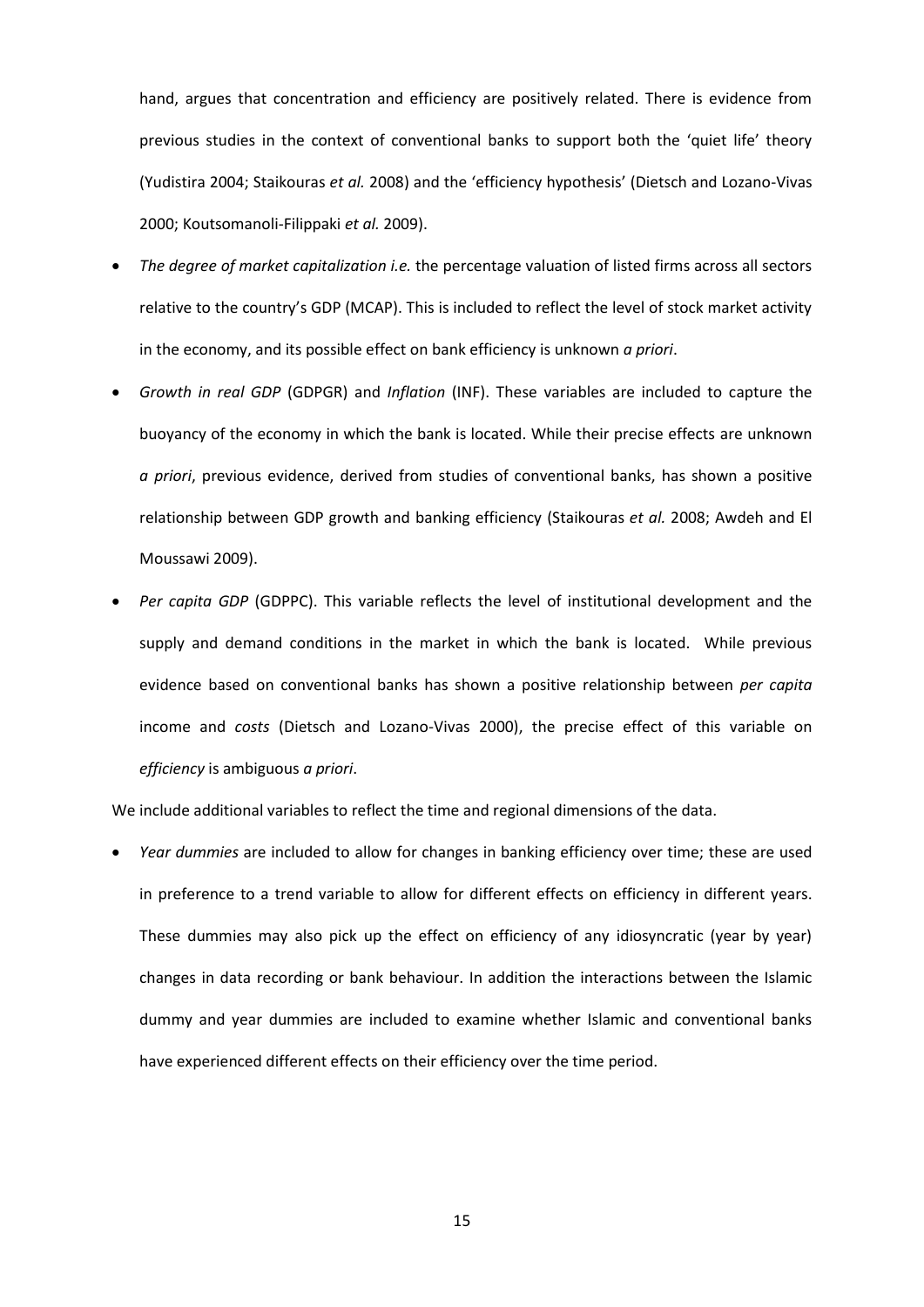*Region dummies* are included to allow for differences in efficiency between three broad regions<sup>18</sup>. Historically, there has been some diversity between countries in interpretation of *Shariah* law which might impact on efficiency, although more recently countries have been seeking common ground [\(Warde 2010\)](#page-32-6).

We estimate, using random effects, with heteroscedasticity-corrected standard errors, the following equation:

$$
y_{n,t} = \alpha + \beta' X_{n,t} + \gamma' Z_{c,t} + \delta''' D_r + \varphi' F_t + \mu_n + \varepsilon_{n,t}
$$

where:  $n = 1, ..., N$ , represents banks;  $t = 1, ..., T$  represents time;  $c = 1, ..., C$  represents country;  $r=1,...,R$  represents region; and  $r \subseteq c \subseteq n$ . The dependent variable y denotes efficiency and separate equations are estimated for gross, net and type efficiency respectively;  $\alpha$  is the intercept term and denotes the mean of the unobserved heterogeneity;  $\mu_n \sim IID(0, \sigma_u^2)$  is the random heterogeneity specific to the *n*th bank and is constant over time;  $\varepsilon_{n,t} \sim \text{IID}(0, \sigma_s^2)$  and is uncorrelated over time;  $X_{n,t}$  is an *Nx8* matrix of bank-level explanatory variables (see section 4.2);  $\mathbf{Z}_{c,t}$  is an *N*x5 matrix of country-level explanatory variables (see section 4.2);  $\mathbf{D}_r$  is an *N*x2 matrix of regional-level dummies (see footnote 10);  $\mathbf{F}_t$  is an *Nx10* matrix of year dummies, and year and Islamic interaction dummy variables.

Descriptive statistics of the variables included in the second stage analysis are presented in table 3. There are clear differences between Islamic and conventional banks in terms of these variables. Most notably Islamic banks are much smaller (less than half the size) and, through their country location, they face a much higher (nearly double) *per capita* GDP than their conventional counterparts.

[Table 3 here]

#### **5. Results**

**.** 

#### **5.1 First stage results**

<sup>&</sup>lt;sup>18</sup> The regions are: Middle East and North Africa (MENA) = Egypt, Jordan, Mauritania, Palestine, Sudan, Tunisia, Turkey, Yemen; Gulf Cooperating Council (GCC) = Bahrain, Kuwait, Qatar, Saudi Arabia, United Arab Emirates; Asia = Bangladesh, Brunei, Indonesia, Malaysia, Pakistan. GCC and ASIA are the dummy variables included in the equation.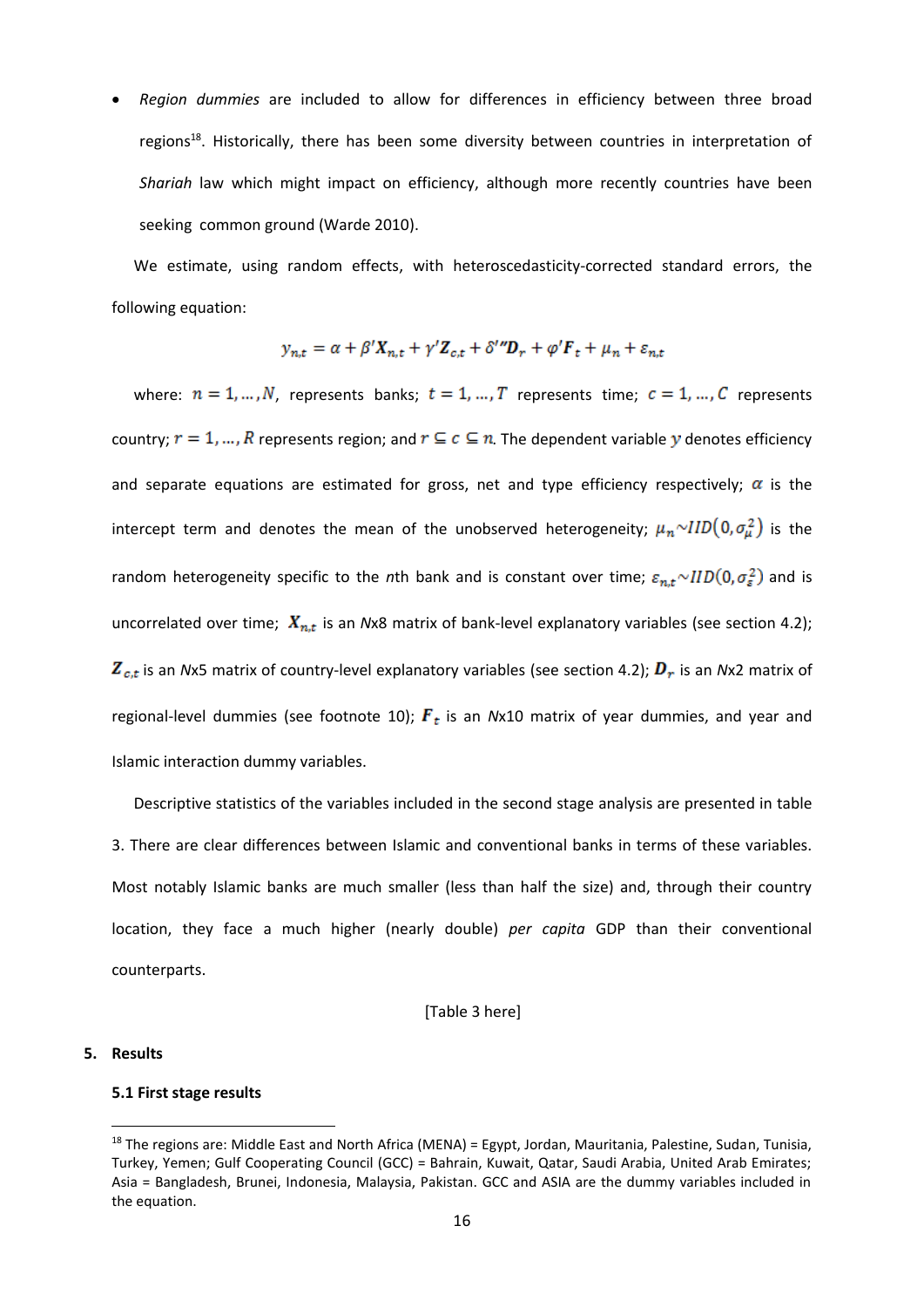Bias-corrected<sup>19</sup> DEA efficiencies, calculated using an output-oriented constant returns to scale (CRS) approach, on the assumption that production conditions vary over time<sup>20</sup>, are reported in table 4 and displayed in figure 2. We discuss the findings in the context of, respectively, gross efficiency, type efficiency and net efficiency as defined in section 3.

#### [Table 4 here]

#### [Figure 2 here]

In terms of gross efficiency there is no evidence to suggest significant differences in mean efficiency levels between conventional and Islamic banks. Thus, when measured against a common frontier, each type of bank typically has the same level of efficiency.

In the context of type efficiency, we see that conventional banks have higher efficiency, on average, than the Islamic banks, and this difference is significant in all years of the study. These results provide clear evidence that the Islamic banking *system* is less efficient than the conventional one. This is in line with conclusions from earlier studies derived using SFA and DEA [\(Abdul-Majid](#page-29-10) *et al.* [2008;](#page-29-10) [Johnes](#page-31-6) *et al.* 2009; [Abdul-Majid](#page-29-12) *et al.* 2011a). The fact that the Islamic banking *modus operandi* is less efficient than its conventional counterpart comes as no surprise for a number of reasons. First, an Islamic bank operates mainly with customised contracts which are either equitytype (profit and loss sharing) or services-type (leasing agreements, mark-up pricing sale). These contracts are tailor-made as many of the relevant parameters (such as maturity, repayments and collateral) are client-specific. The bank, as the financer, needs to conduct a feasibility and profitability analysis for equity-type contracts; this is costly and time-consuming, depending on nature and size of project. Second, an Islamic bank needs to seek approval for its financial products from the *Shariah* board of the bank. This is done for every Islamic bond issue (*sukuk*) and also for the majority of equity-based contract; exceptions are fee-based contracts which tend to be more

<sup>&</sup>lt;sup>19</sup> Results calculated without bootstrapping can be found here

http://papers.ssrn.com/sol3/papers.cfm?abstract\_id=2071615.

 $20$  This means that the DEA is performed for each year separately. Given the expanding populations and markets in many of the sample countries, this is likely to be a valid assumption. For comparison, the efficiencies were also generated on the assumption that production conditions do not vary over time. In practical terms, this means that the DEA is performed on the pooled data. Broad conclusions are identical to those reported here.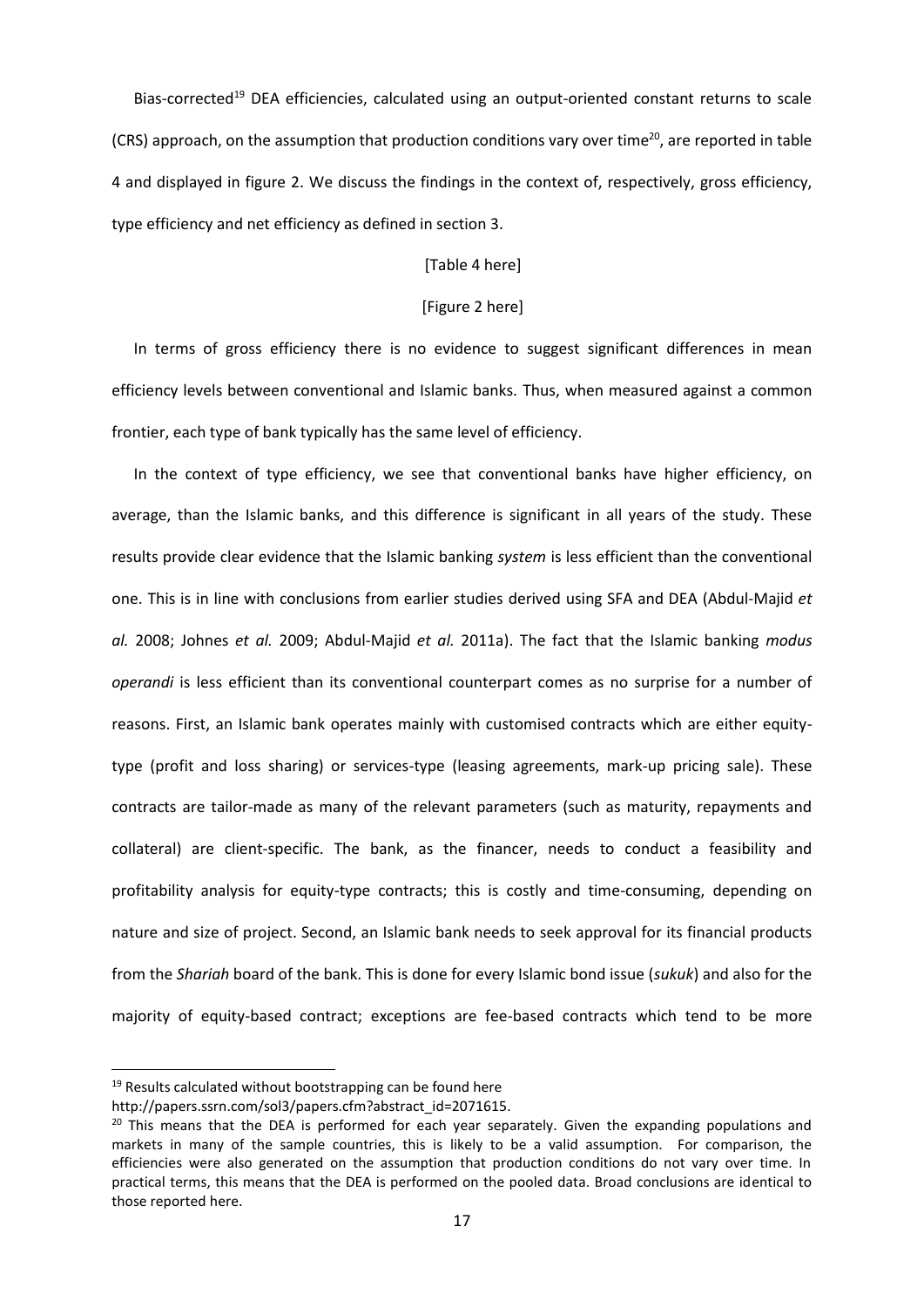standardised and hence rarely require the approval of the *Shariah* board. Thus Islamic banks incur greater administration costs and higher operational risk than conventional banks.

Turning now to net efficiency, Islamic banks consistently have higher average levels of efficiency than conventional banks and the differences are largely significant over time. Thus, when banks are measured against their own frontier, Islamic banks are more efficient, on average, than conventional banks. The implication of this finding is that managers of Islamic banks appear to make up for the inefficiencies arising from *modus operandi* (evident from the type efficiency results) by being more efficient than their counterparts in conventional banks. We return to this in the following section.

The above results can be illustrated in a simple banking model by referring back to figure 1. The conventional banks are most closely represented by the crosses in figure 1. The gross efficiency frontier is mainly (but not exclusively) determined by crosses – *i.e.* conventional banks. But a large number of conventional banks are highly inefficient and lie at some distance from the gross (and net) efficiency frontiers. In contrast, relatively few Islamic banks determine the gross efficiency frontier, but many of them lie close to the gross (and net) efficiency frontiers with only a few being highly inefficient. The average gross efficiency score is therefore similar for the two types of banks, but the net efficiency score is much higher, on average, amongst Islamic banks compared to conventional banks.

The composition of banks forming the gross efficiency frontier (dominated by conventional banks) combined with the location of the different types of inefficient banks is such that the peer groups of both Islamic and conventional banks are likely to be dominated by conventional banks. An examination of the peers from the DEA generally confirms this finding. There is a subtle difference between the two groups however: for the study period as a whole, the composition of the peer group of a typical inefficient Islamic bank is 38% Islamic banks, and 62% conventional banks; for a typical inefficient conventional bank the percentages are 32% and 68% respectively.

#### **5.2 Second stage results**

Table 5 presents the results of the second stage analysis, the main finding of which is that, having taken into account a range of macroeconomic and bank-level variables, the distinctions between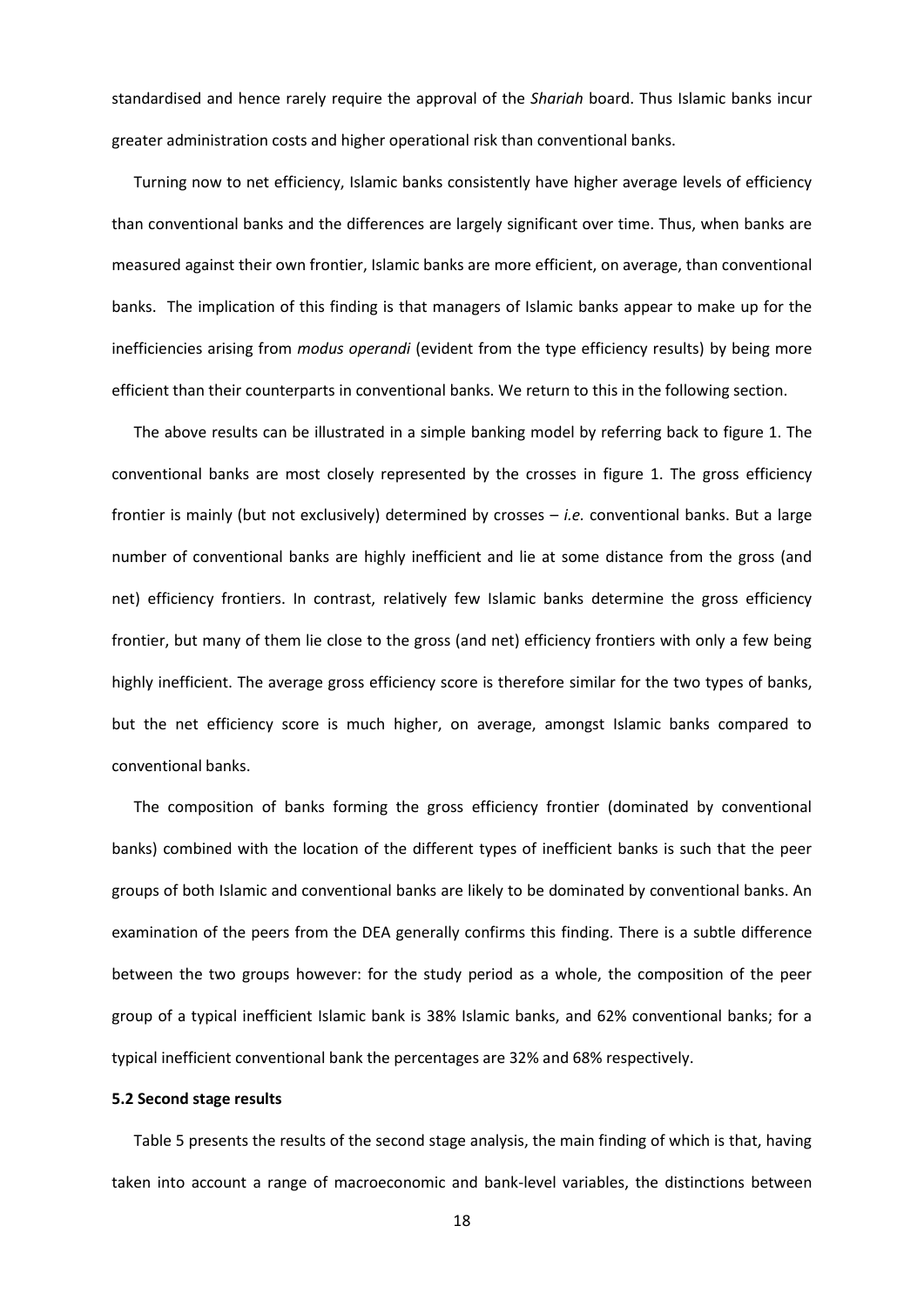Islamic and conventional banks found in section 5.1 still remain. Thus there is no significant difference between Islamic and conventional banks in terms of gross efficiency; the net efficiency of Islamic banks is significantly higher (by 0.08) than in conventional banks, while type efficiency is lower (by 0.07) for Islamic banks than conventional banks. The Islamic method of banking results in lower efficiency than conventional banking (as indicated by type efficiency), but the managers of the Islamic banks make up for this disadvantage (as indicated by net efficiency), and this is the case *even after taking into account* other contextual and bank-level characteristics. The efforts of the managers of Islamic banks in terms of recouping efficiency lost due to *modus operandi* is an interesting finding and is in contrast to reports from the late 1990s which suggested that managers of Islamic banks were lacking in training [\(Iqbal](#page-31-15) *et al.* 1998).

It seems therefore that the expansion of demand for Islamic financial products has coincided with an improvement in managerial efficiency. We need to look at how Islamic banks have responded to the increase in customer base in order to understand why this has happened. Operating with tailormade financial products (as in Islamic banks) requires considerable human input, and so, as demand has increased, Islamic banks have spent more on human resources than conventional banks [\(Pellegrina 2008\)](#page-31-16). In addition, Islamic banks have generally opted to specialize in some key financial products as demand has increased rather than to offer a full array of products and services [\(Garbois](#page-30-16) *et al.* [2012\)](#page-30-16). Thus managers can focus and become experts on a limited range of products. A final reason for improved managerial performance is that the expansion in demand has led to Islamic banking products becoming generally better understood in recent years (and specifically over the period of the study) as a consequence of, for example, marketing campaigns<sup>21</sup>.

Other reasons for the apparent discrepancy in performance between Islamic and conventional bank managers might include remuneration systems and project viability. Remuneration of managers in conventional banks comprises a fixed element (salary) and variable components (shares, bonuses and other benefits). Most recently, bonuses have been criticized for being attached to short-term goals. It is to be expected that managers focus upon goals to which bonuses are

<sup>&</sup>lt;sup>21</sup> To this end, Bank Syariah Mandiri in Indonesia sponsors documentaries on Islamic finance while Emirates Bank in the UAE waives loan payments during Ramadan as part of marketing campaigns (Bloomberg).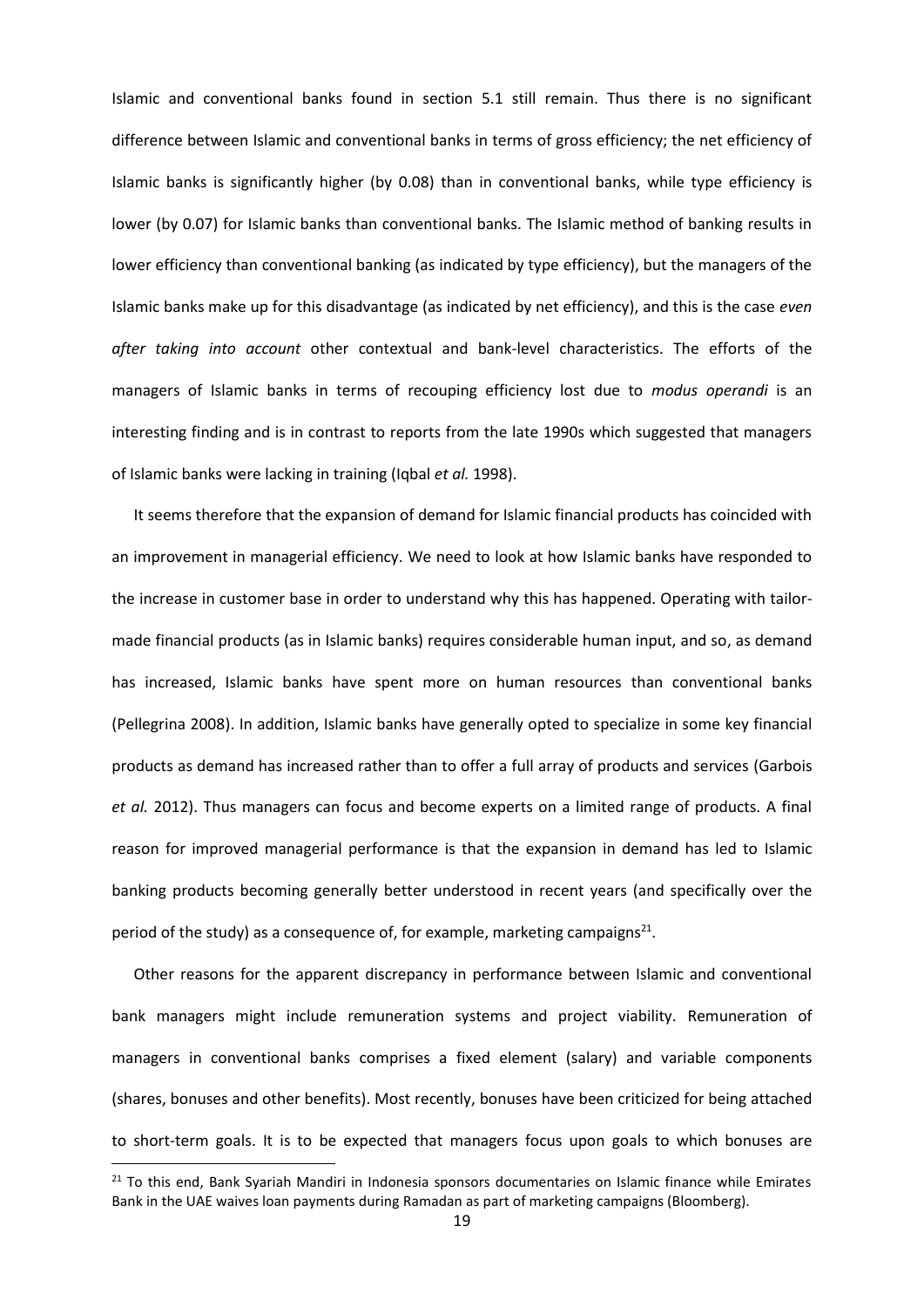attached, and these are usually quantity-oriented (*i.e.* the number of loans) rather than qualityoriented (*i.e.* viability of the project). Here, the long investment horizon of conventional financial products, which can be up to 20 or 30 years, could be an impediment to the manager's focus and judgment of the pecuniary worth. Bonuses are not part of the Islamic banking culture<sup>22</sup>. It is also plausible that the shorter horizon of financial projects in Islamic banks alongside the personalized services (*i.e.* custom-based contracts) force managers to perform more efficiently, although we have no evidence to support this contention.

#### [Table 5 here]

Some other results in table 5 are worthy of further discussion. A number of variables are significant in explaining gross and net but not type efficiency. Increasing size initially decreases gross and net efficiency but beyond an asset value of around \$40 billion gross and net efficiency tend to increase with size. Given that mean size is around \$7 billion, many banks (and nearly all Islamic banks) experience the negative relationship between gross and net efficiency and size.

The ratio of total loans to total assets and the ratio of net loans to total assets are the two remaining bank-level variables which significantly affect gross and net efficiency, the former positively and the latter negatively. These results need to be considered together since total loans are the sum of net loans and reserves for impaired loans (relative to non-performing loans). Thus the coefficient on the ratio of total loans to total assets reflects the effect of holding reserves for impaired loans on efficiency: in this case the higher the reserves (and hence the higher the protection for the bank from bad loans) the higher are gross and net efficiency. This suggests that banks which behave prudently in terms of insuring against bad loans reap rewards in terms of higher gross and net efficiency. The sum of the two coefficients suggests that the size of net loans (relative total assets) has little effect on gross and net efficiency.

Three macroeconomic (country-level) variables are significant in the net and gross efficiency equations at the 10% significance level. First, the significantly negative coefficient on HHI provides

<sup>&</sup>lt;sup>22</sup> For example, the Gulf Finance House in Bahrain does not give any form of performance related bonuses (Gulf Finance House Annual Report, 2010). The Dubai Islamic Bank gave bonuses that amounted to less than 0.1% of the total staff expenses in 2011 (Dubai Islamic Bank Annual Report, 2011).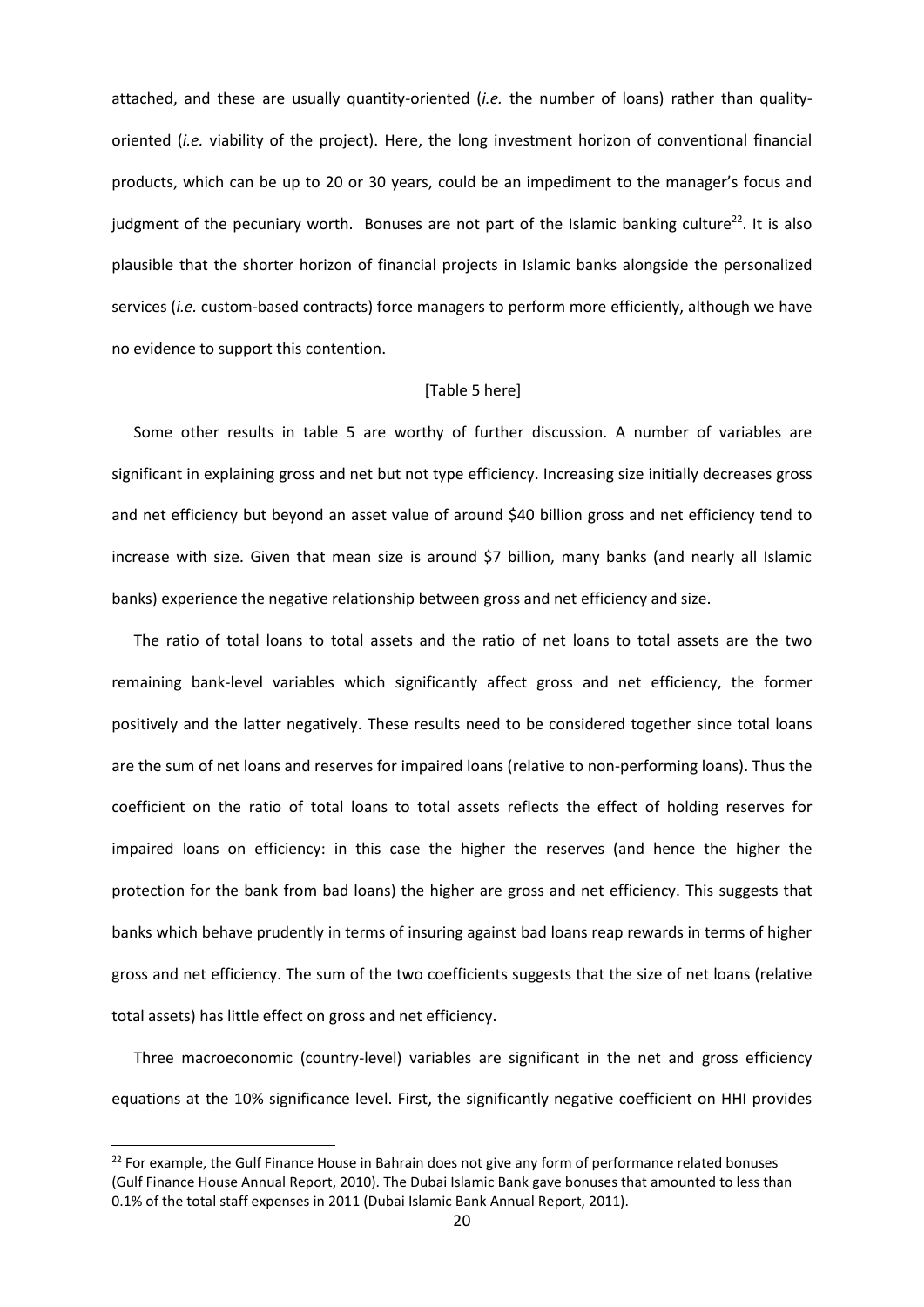support for the 'quiet life' hypothesis. Second, a higher level of market capitalization (and hence stock market activity) leads to lower gross and net efficiency. Third, increasing GDP growth is associated with higher efficiency (gross and net) as expected.

The two dummy variables to reflect geographical region are also significant with banks in the Asian region having higher gross and net efficiency (than banks in MENA) by 0.04, and banks in the GCC having lower efficiency (than banks in MENA) by around 0.08. We speculate that the size of population may account for such regional differences: Asia has the largest population, followed by the MENA region, and then by the GCC. It is possible that higher demand for banking products in the highly populated region leads to greater standardization of products, and the possibility of reaping economies of scale. The opposite may be the case for the smallest region. Further research is necessary to confirm these conjectures.

Finally, year fixed effects indicate that, compared with the first year of the study (2004) all years have seen significantly lower gross efficiency, with 2006 and 2008 seeing the worst performance. This pattern is the same for conventional and Islamic banks. The time pattern of net efficiency, on the other hand, differs between the two types of banks. Conventional banks have seen increasing falls in net efficiency (relative to 2004) with the nadir being in 2008; there is an improvement in 2009, but the position is still low relative to 2004. Islamic banks have experienced a similar pattern in net efficiency between 2005 and 2008 – Islamic banks have seen a slightly bigger (smaller) fall in 2006 (2008) compared to conventional banks – but 2009 reveals a significant difference between the two types in that Islamic banks have seen a rise in net efficiency relative to 2004. Managers of Islamic banks seem therefore to have coped with the recent financial crisis better than managers of conventional banks (as signalled by the net efficiency results). However, the crisis seems to have had a more adverse effect on type efficiency in Islamic than conventional banks: thus the efficiency disadvantage of operating under Islamic rules appears to have become greater over the period of crisis..

#### **6. Conclusion**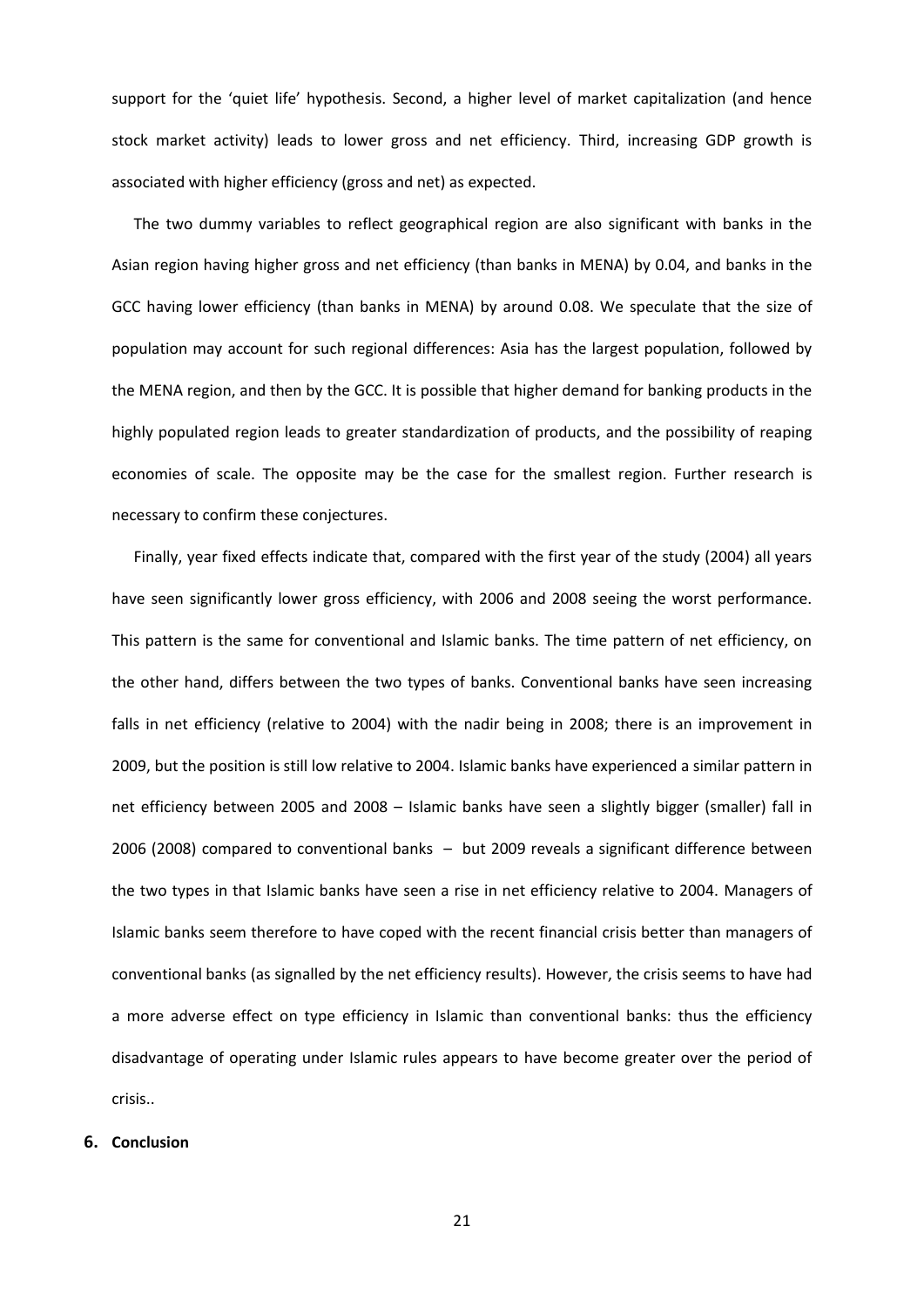Our purpose in this paper has been to compare efficiency, using DEA, amongst a sample of Islamic and conventional banks located in 18 countries over the period 2004 to 2009. The DEA results provide evidence that there are no significant differences in gross efficiency (on average) between conventional and Islamic banks. This result is in line with a number of previous studies [\(El-](#page-30-4)[Gamal and Inanoglu 2005;](#page-30-4) [Mokhtar](#page-31-2) *et al.* 2006[; Bader 2008;](#page-29-7) [Hassan](#page-30-5) *et al.* 2009).

By using a non-parametric MFA we have been able to decompose gross efficiency into two components: net efficiency provides a measure of managerial competence, while type efficiency indicates the effect on efficiency of *modus operandi*, and by doing this we have discovered that the result of no significant difference in gross efficiency between banking types conceals some important distinctions. First, the type efficiency results provide strong evidence that Islamic banking is less efficient, on average, than conventional banking. Second, net efficiency is significantly higher, on average, in Islamic compared to conventional banks suggesting that the managers of Islamic banks are particularly efficient given the rules by which they are constrained. The apparent inefficiency of the Islamic banking *system* is counterbalanced by the efficiency of the *managers* of Islamic banks.

We investigate, in a second stage analysis, the determinants of gross, net and type efficiency in order to provide more information to managers and policy-makers regarding ways of improving performance. The main finding is that the distinctions between Islamic and conventional banks in terms of net and type efficiency are observed *even after taking into account* other banking and macroeconomic factors.

Each type of banking could therefore learn from the other. Islamic banks need to look at the conventional banking system for ideas on how to make their own system more efficient. An obvious possibility would be to standardize their portfolio of products as in conventional and the larger Islamic banks. Conventional banks need to examine the managerial side of Islamic banking for ideas on how to improve the efficiency of their own managers. If there is little difference in the inherent ability or the training of managers in each type of bank, then other aspects, such as the remuneration systems and project viability might hold the key.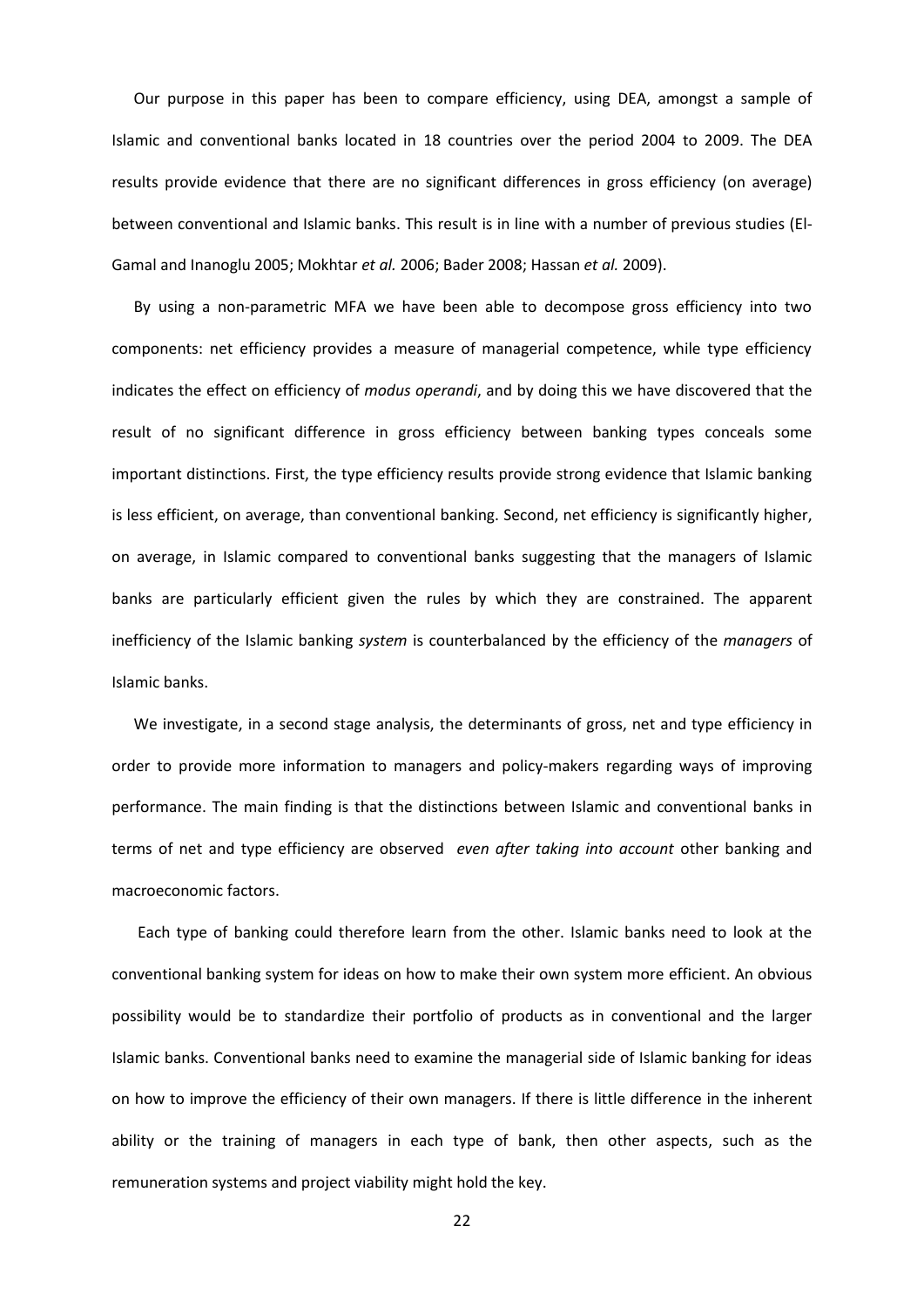The second stage analysis finds that the relationship between efficiency and bank size is quadratic, and most banks in the sample are operating on the downward sloping part of the function. Managers should also take note of the beneficial effects on efficiency of prudent behaviour in terms of holding reserves relative to non-performing loans.

In a period of financial turmoil, the banks in this sample have typically suffered falls in their gross efficiency relative to the start of the period. The year 2008 had a particularly bad impact on gross efficiency, but there has been a limited recovery in 2009. An examination of the components of gross efficiency indicates, however, that the managers of Islamic banks have coped with the crisis better than those of conventional banks (based on the results for net efficiency), but that the gap between the conventional and Islamic frontiers has widened during this same period (based on results for type efficiency). This implies that the efficiency advantage of the conventional over the Islamic operating system has increased during the period of financial turmoil, suggesting that a shift to a more standardized process would help Islamic banks to maintain efficiency in the face of future crises.

These are important results but rely on the validity of the sectoral-level approach taken here. Future studies at the sectoral level would benefit from the use of extended data sets and alternative estimation methods which allow for unbalanced panel data. In addition, case studies into selected banks could offer insights into why managers of Islamic banks appear to perform more efficiently than those of conventional banks, and would complement the econometric analyses of bank level data.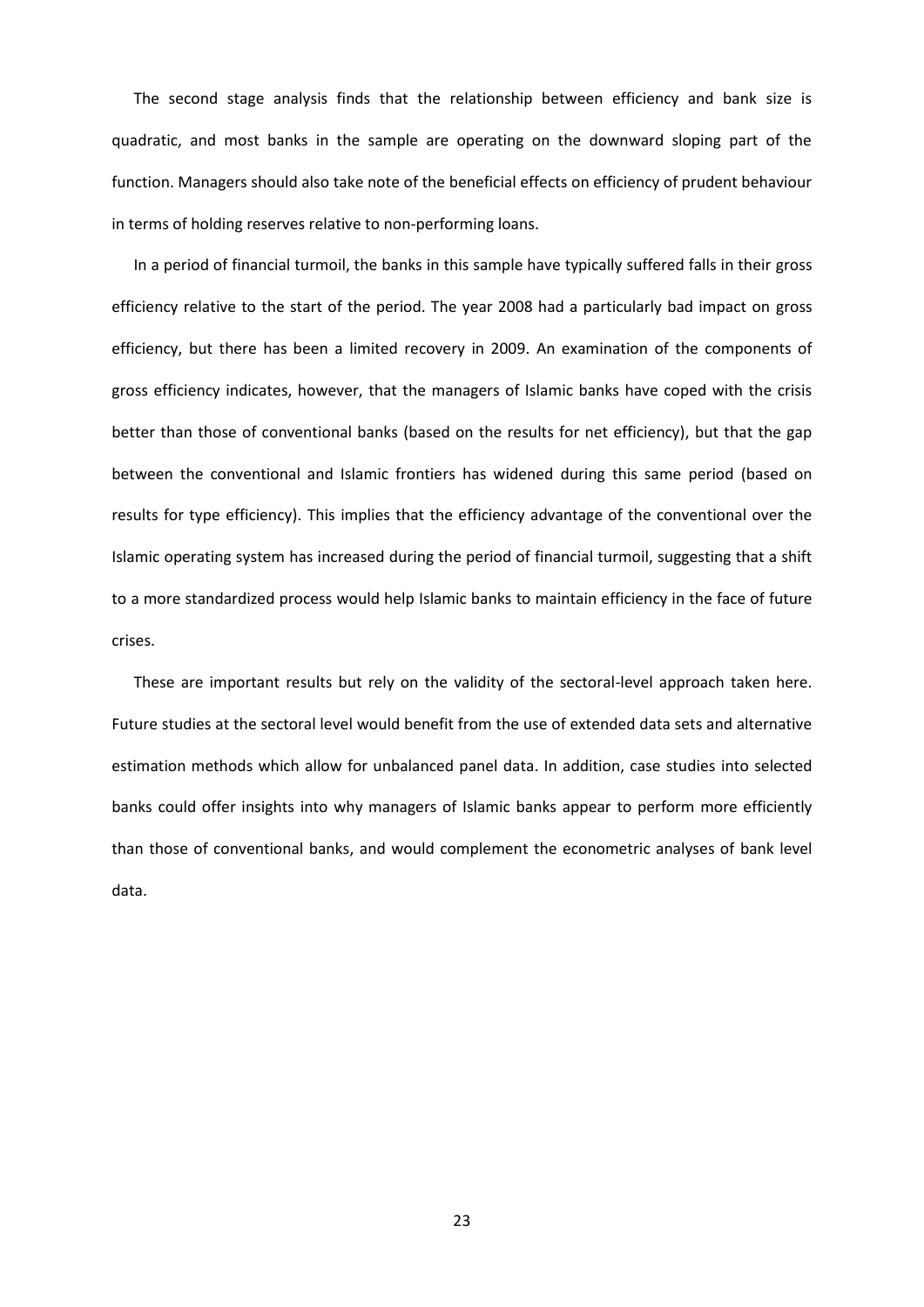

# **Figure 1: DEA efficiency – derivation of gross, net and type efficiency**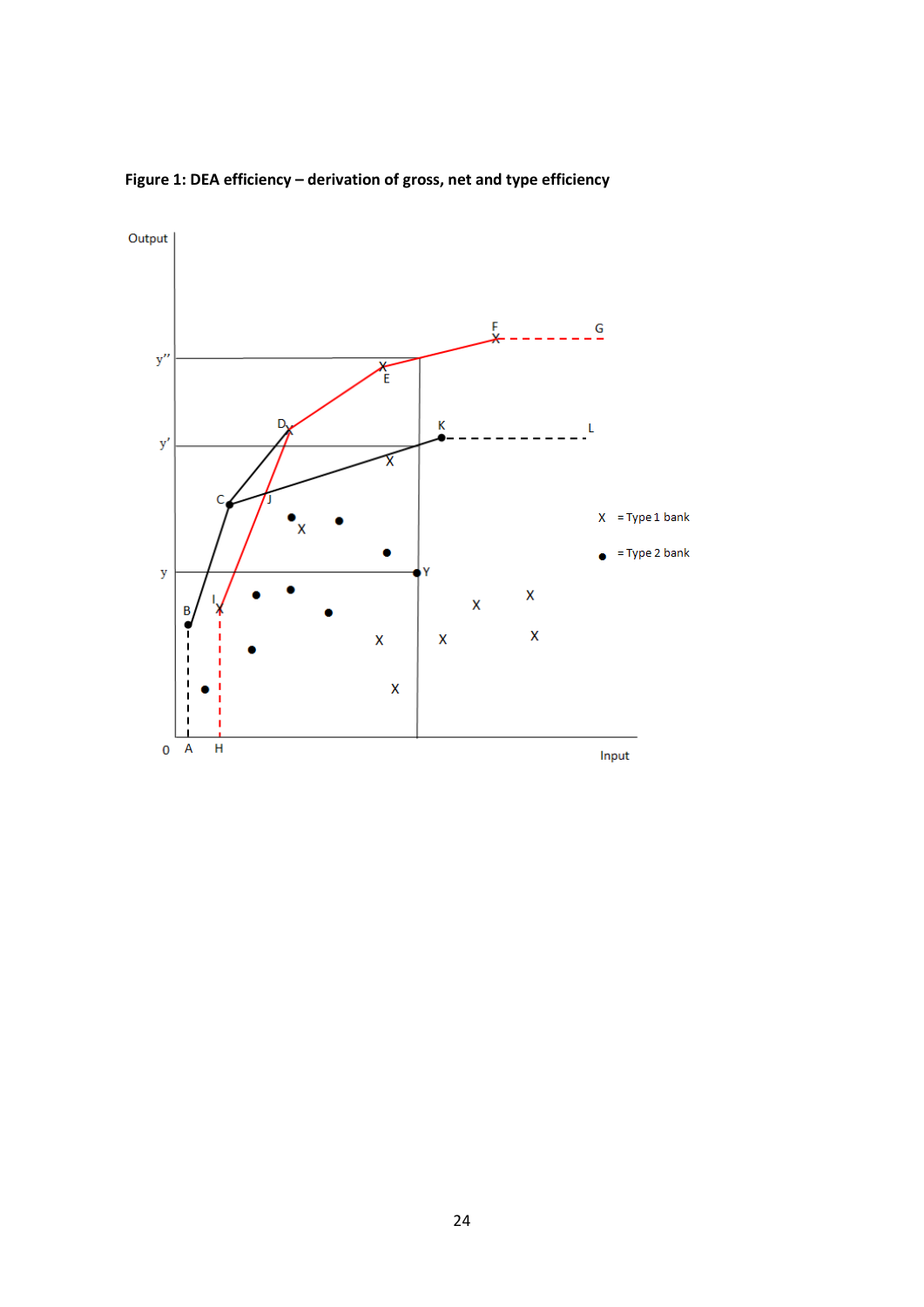

# **Figure 2: DEA efficiencies for the sample banks – mean values 2004 to 2009**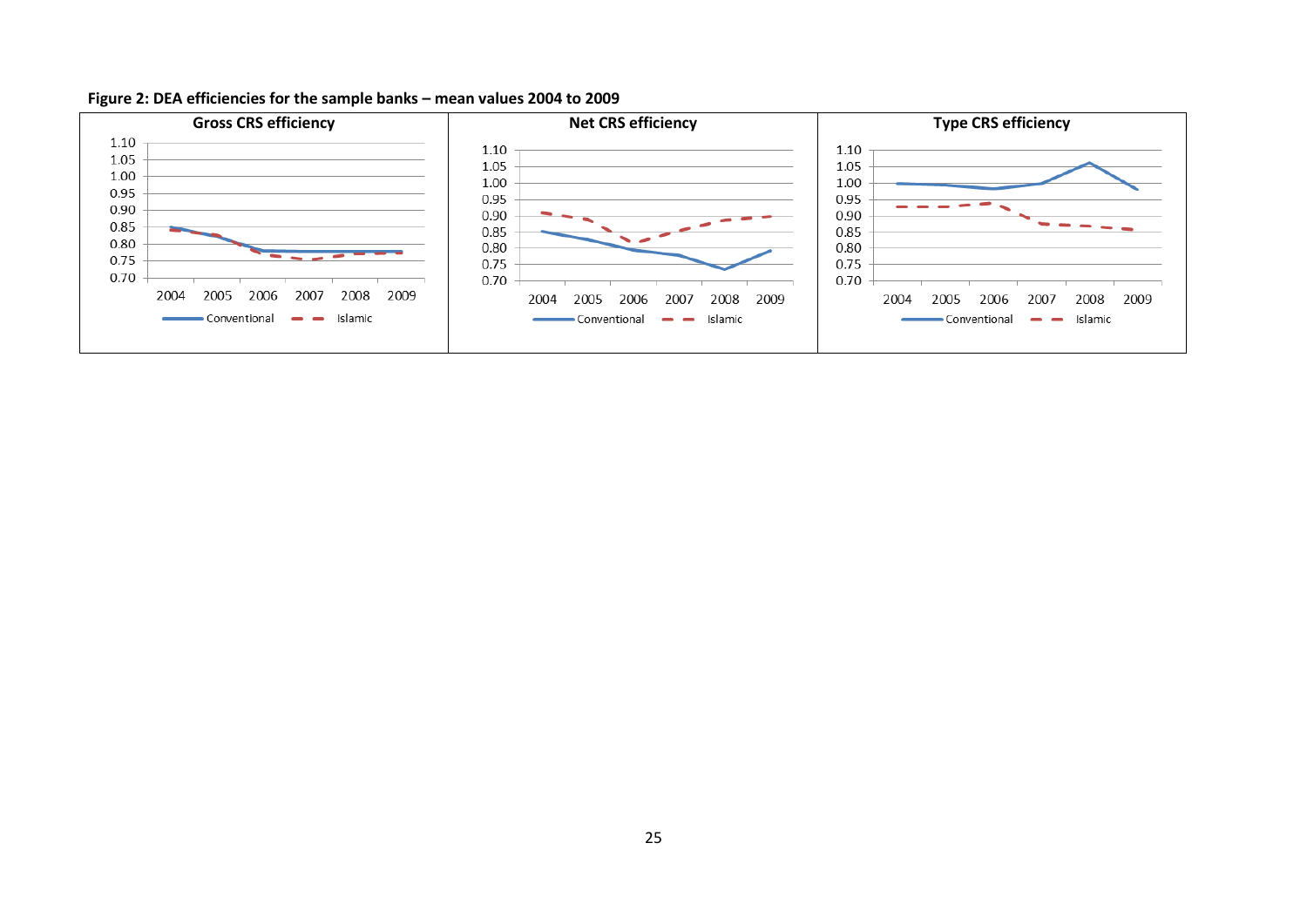| Table 1: Islamic banking efficiency studies (frontier estimation approach) |  |  |
|----------------------------------------------------------------------------|--|--|
|----------------------------------------------------------------------------|--|--|

| Context                                                                                                              | Method     | <b>Studies</b>                     |
|----------------------------------------------------------------------------------------------------------------------|------------|------------------------------------|
| No significant difference in efficiency between Islamic and conventional banks                                       |            |                                    |
| 21 countries: Algeria; Bahrain; Bangladesh; Brunei; Egypt; Gambia;                                                   | <b>DEA</b> | (Bader 2008)                       |
| Indonesia; Jordan; Kuwait; Lebanon; Malaysia; Pakistan; Qatar; Saudi                                                 |            |                                    |
| Arabia; Senegal; Tunisia; Turkey; Yemen; Sudan; Iran; United Arab Emirates                                           |            |                                    |
| 11 countries: Egypt; Bahrain; Tunisia; Jordan; Kuwait; Lebanon; Qatar;                                               | <b>DEA</b> | (Hassan et al. 2009)               |
| Saudi Arabia; Turkey; United Arab Emirates; Yemen                                                                    |            |                                    |
| 5 countries: Bahrain; Kuwait; Qatar; UAE; Singapore                                                                  | <b>DEA</b> | (Grigorian and Manole 2005)        |
| Malaysia                                                                                                             | <b>SFA</b> | (Mokhtar et al. 2006)              |
| Turkey                                                                                                               | <b>SFA</b> | (El-Gamal and Inanoglu 2005)       |
| Islamic banks are significantly more efficient than conventional banks                                               |            |                                    |
| GCC: Bahrain; Kuwait; Oman; Qatar; Saudi Arabia; UAE                                                                 | <b>DEA</b> | (Al-Muharrami 2008)                |
| Islamic banks are significantly less efficient than conventional banks                                               |            |                                    |
| GCC: Bahrain; Kuwait; Oman; Qatar; Saudi Arabia; UAE                                                                 | <b>SFA</b> | (Srairi 2010)                      |
| Malaysia                                                                                                             | <b>DEA</b> | (Mokhtar et al. 2007; 2008)        |
| Islamic banks have (significantly) lower efficiency than conventional banks and it is predominantly a consequence of |            |                                    |
| modus operandi rather than managerial inadequacies                                                                   |            |                                    |
| 10 countries: Bahrain; Bangladesh; Indonesia; Iran; Jordan; Lebanon;                                                 | SFA        | (Abdul-Majid et al. 2010)          |
| Malaysia; Sudan; Tunisia; Yemen;                                                                                     |            |                                    |
| GCC: Bahrain; Kuwait; Oman; Qatar; Saudi Arabia; UAE                                                                 | <b>DEA</b> | (Johnes et al. 2009)               |
| Malaysia                                                                                                             | <b>SFA</b> | (Abdul-Majid et al. 2008; 2011a;   |
|                                                                                                                      |            | 2011b)                             |
| The efficiency of Islamic and conventional banks is compared, but the significance of any difference is not tested   |            |                                    |
| Cross-country: Conventional banks in the USA and randomly drawn Islamic                                              | <b>DEA</b> | (Said 2012)                        |
| banks                                                                                                                |            |                                    |
| 4 countries: Jordan; Egypt; Saudi Arabia; Bahrain                                                                    | <b>SFA</b> | (Al-Jarrah and Molyneux 2005)      |
| Bahrain                                                                                                              | <b>SFA</b> | (Hussein 2004)                     |
| <b>Studies of Islamic banks only</b>                                                                                 |            |                                    |
| 21 countries: Algeria; Bahamas; Bahrain; Bangladesh; Brunei; Egypt;                                                  | <b>SFA</b> | (Hassan 2005; 2006)                |
| Gambia; Indonesia; Iran; Jordan; Kuwait; Lebanon; Malaysia; Mauritania;                                              | <b>DEA</b> |                                    |
| Qatar; Saudi Arabia; Sudan; Tunisia; UAE; UK; Yemen                                                                  |            |                                    |
| 16 countries: Bahrain; Bangladesh; Egypt; Gambia; Indonesia; Iran; Kuwait;                                           | <b>DEA</b> | (Sufian 2009)                      |
| Malaysia; Pakistan; Saudi Arabia; Turkey; UAE; Qatar; South Africa; Sudan;                                           |            |                                    |
| Yemen                                                                                                                |            |                                    |
| 12 countries: Algeria; Bahrain; Egypt; Gambia; Indonesia; Jordan; Kuwait;                                            | <b>DEA</b> | (Yudistira 2004)                   |
| Malaysia; Qatar; Sudan; UAE; Yemen                                                                                   |            |                                    |
| 13 countries: Algeria; Bahrain; Bangladesh; Brunei; Egypt; Indonesia;                                                | <b>DEA</b> | (Viverita et al. 2007)             |
| Jordan; Kuwait; Malaysia; Qatar; Sudan; UAE; Yemen                                                                   |            |                                    |
| 14 countries: Algeria; Bahamas; Bangladesh; Bahrain; Brunei; Egypt;                                                  | <b>DEA</b> | (Brown 2003)                       |
| Jordan; Kuwait; Malaysia; Qatar; Saudi Arabia; Sudan; UAE; Yemen                                                     |            |                                    |
| GCC: Bahrain; Kuwait; Oman; Qatar; Saudi Arabia; UAE                                                                 | <b>DEA</b> | (Mostafa 2007; El Moussawi and     |
|                                                                                                                      |            | Obeid 2010; 2011; Mostafa 2011)    |
| Malaysia                                                                                                             | <b>DEA</b> | (Sufian 2006*; 2006/2007*; 2007*;  |
|                                                                                                                      |            | Kamaruddin et al. 2008)            |
| Sudan                                                                                                                | <b>SFA</b> | (Hassan and Hussein 2003; Saaid et |
|                                                                                                                      |            | al. 2003; Saaid 2005)              |

\*The study includes both fully-fledged Islamic banks and conventional banks with Islamic windows.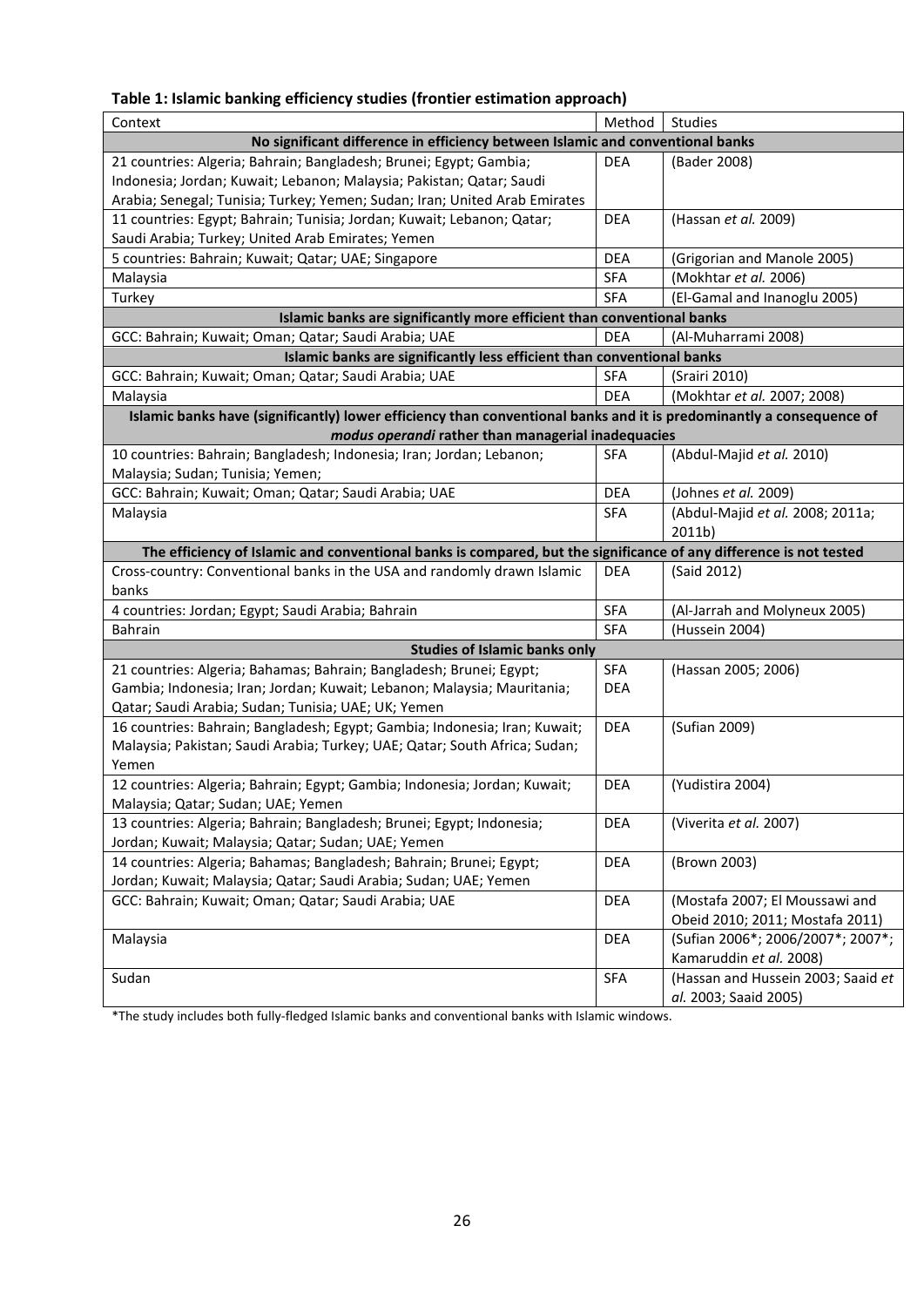# **Table 2: Descriptive statistics for the DEA input and output variables**

|                                     | Conventional |               |           | <b>Islamic</b> |               |           | All         |               |           |
|-------------------------------------|--------------|---------------|-----------|----------------|---------------|-----------|-------------|---------------|-----------|
| <b>All Years</b>                    | <b>Mean</b>  | <b>Median</b> | <b>SD</b> | <b>Mean</b>    | <b>Median</b> | <b>SD</b> | <b>Mean</b> | <b>Median</b> | <b>SD</b> |
| Deposits and short-term funding     | 5638         | 1551          | 9113      | 2370           | 799           | 4584      | 5061        | 1362          | 8581      |
| Fixed assets                        | 95           | 28            | 291       | 66             | 15            | 186       | 90          | 25            | 276       |
| General and administrative expenses | 156          | 42            | 426       | 68             | 29            | 113       | 141         | 38            | 391       |
| Equity                              | 1163         | 615           | 1312      | 880            | 561           | 925       | 1113        | 601           | 1257      |
| <b>Total loans</b>                  | 6120         | 3453          | 5835      | 4306           | 2954          | 3850      | 5799        | 3338          | 5579      |
| Other earning assets                | 2587         | 584           | 5012      | 875            | 313           | 1556      | 2285        | 518           | 4641      |

Note: All variables are reported in US \$ millions at 2005 prices. The number of observations in each year is 45 Islamic banks and 210 conventional banks.

# **Table 3: Descriptive statistics for the second stage explanatory variables**

| Conventional    |         |               |           |      | Islamic |               |        | All |         |               |           |      |
|-----------------|---------|---------------|-----------|------|---------|---------------|--------|-----|---------|---------------|-----------|------|
| All Years       | Mean    | <b>Median</b> | <b>SD</b> | n    | Mean    | <b>Median</b> | SD     | n.  | Mean    | <b>Median</b> | <b>SD</b> | n    |
| <b>ASSETS</b>   | 8.090   | 2.245         | 13.435    | 1260 | 3.619   | 1.275         | 7.004  | 270 | 7.301   | 1.941         | 12.656    | 1530 |
| LOANLOSS/LOANS  | 6.126   | 3.510         | 7.067     | 1234 | 5.248   | 3.542         | 6.908  | 221 | 5.993   | 3.530         | 7.048     | 1455 |
| LOANS/ASSETS    | 0.533   | 0.560         | 0.173     | 1260 | 0.473   | 0.510         | 0.223  | 269 | 0.522   | 0.550         | 0.184     | 1529 |
| NETLOANS/ASSETS | 0.536   | 0.559         | 0.162     | 1260 | 0.472   | 0.504         | 0.222  | 269 | 0.525   | 0.552         | 0.175     | 1529 |
| <b>HHI</b>      | 0.136   | 0.101         | 0.080     | 1260 | 0.181   | 0.155         | 0.103  | 270 | 0.144   | 0.104         | 0.086     | 1530 |
| <b>MCAP</b>     | 113.235 | 89.950        | 105.870   | 1194 | 91.416  | 69.815        | 93.375 | 216 | 109.893 | 89.950        | 104.319   | 1410 |
| <b>GDPGR</b>    | 5.701   | 5.850         | 3.393     | 1260 | 6.381   | 6.180         | 4.051  | 270 | 5.821   | 5.930         | 3.526     | 1530 |
| INF             | 8.874   | 8.550         | 6.712     | 1260 | 9.832   | 10.390        | 7.711  | 270 | 9.043   | 8.790         | 6.906     | 1530 |
| <b>GDPPC</b>    | 7.815   | 1.543         | 12.496    | 1256 | 15.023  | 6.929         | 15.928 | 266 | 9.075   | 2.625         | 13.436    | 1522 |

Note: ASSETS is in US \$ billions at 2005 prices; GDPPC is in US \$ thousands at 2005 prices. The number of observations in each year varies because of data availability.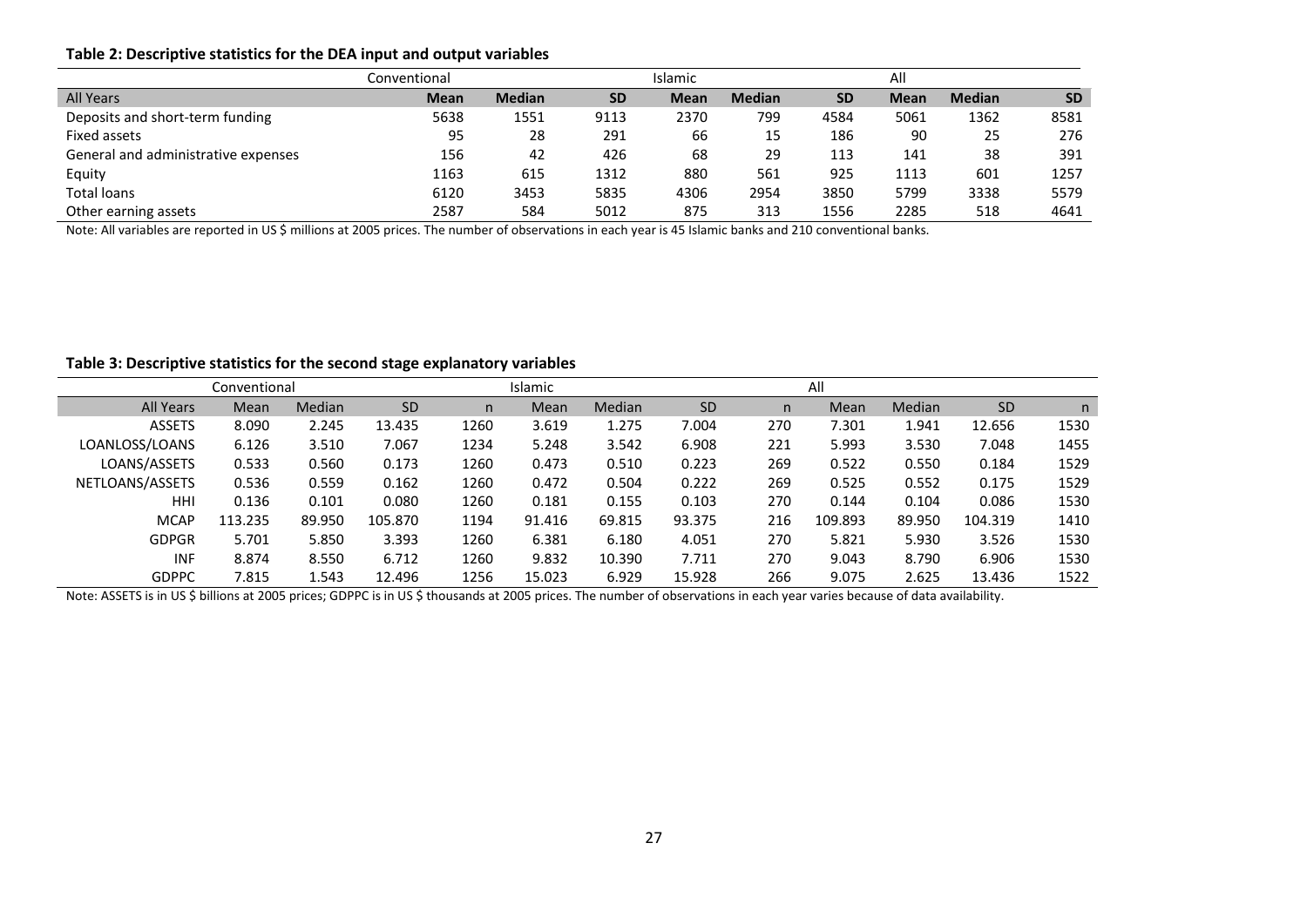|        |                  | <b>GROSS</b> |         |       | <b>NET</b>   |         |       | <b>TYPE</b>  |         |       |
|--------|------------------|--------------|---------|-------|--------------|---------|-------|--------------|---------|-------|
|        |                  | Conventional | Islamic | ALL   | Conventional | Islamic | ALL   | Conventional | Islamic | ALL   |
| Pooled | Mean             | 0.798        | 0.789   | 0.796 | 0.797        | 0.876   | 0.811 | 1.000        | 0.899   | 0.984 |
|        | P value (t test) | 0.295        |         |       | $0.000$ **   |         |       | $0.000$ **   |         |       |
|        | Median           | 0.810        | 0.812   | 0.810 | 0.809        | 0.917   | 0.827 | 0.999        | 0.922   | 0.997 |
|        | P value (MW)     | 0.716        |         |       | $0.000$ **   |         |       | $0.000$ **   |         |       |
|        | P value (KS)     | 0.134        |         |       | $0.000$ **   |         |       | $0.000$ **   |         |       |
| 2004   | Mean             | 0.850        | 0.842   | 0.849 | 0.852        | 0.909   | 0.862 | 0.998        | 0.927   | 0.986 |
|        | P value (t test) | 0.608        |         |       | $0.000$ **   |         |       | $0.000$ **   |         |       |
|        | Median           | 0.875        | 0.870   | 0.872 | 0.875        | 0.952   | 0.886 | 1.000        | 0.944   | 1.000 |
|        | P value (MW)     | 0.456        |         |       | $0.000**$    |         |       | $0.000$ **   |         |       |
|        | P value (KS)     | 0.490        |         |       | $0.000$ **   |         |       | $0.000$ **   |         |       |
| 2005   | Mean             | 0.822        | 0.826   | 0.823 | 0.827        | 0.889   | 0.838 | 0.995        | 0.929   | 0.983 |
|        | P value (t test) | 0.802        |         |       | $0.000$ **   |         |       | $0.000$ **   |         |       |
|        | Median           | 0.845        | 0.867   | 0.848 | 0.854        | 0.933   | 0.863 | 0.997        | 0.941   | 0.996 |
|        | P value (MW)     | 0.689        |         |       | $0.000$ **   |         |       | $0.000$ **   |         |       |
|        | P value (KS)     | 0.742        |         |       | $0.000$ **   |         |       | $0.000$ **   |         |       |
| 2006   | Mean             | 0.781        | 0.768   | 0.779 | 0.795        | 0.816   | 0.799 | 0.982        | 0.939   | 0.974 |
|        | P value (t test) | 0.511        |         |       | 0.234        |         |       | $0.000$ **   |         |       |
|        | Median           | 0.797        | 0.801   | 0.798 | 0.809        | 0.853   | 0.817 | 0.987        | 0.935   | 0.984 |
|        | P value (MW)     | 0.780        |         |       | 0.101        |         |       | $0.000$ **   |         |       |
|        | P value (KS)     | 0.363        |         |       | $0.015***$   |         |       | $0.000$ **   |         |       |
| 2007   | Mean             | 0.778        | 0.753   | 0.774 | 0.779        | 0.855   | 0.793 | 0.999        | 0.875   | 0.977 |
|        | P value (t test) | 0.300        |         |       | $0.000$ **   |         |       | $0.000$ **   |         |       |
|        | Median           | 0.797        | 0.805   | 0.797 | 0.799        | 0.892   | 0.812 | 0.999        | 0.896   | 0.998 |
|        | P value (MW)     | 0.360        |         |       | $0.000$ **   |         |       | $0.000$ **   |         |       |
|        | P value (KS)     | 0.411        |         |       | $0.000$ **   |         |       | $0.000$ **   |         |       |
| 2008   | Mean             | 0.777        | 0.772   | 0.777 | 0.735        | 0.887   | 0.762 | 1.063        | 0.868   | 1.028 |
|        | P value (t test) | 0.807        |         |       | $0.000$ **   |         |       | $0.000$ **   |         |       |
|        | Median           | 0.779        | 0.806   | 0.784 | 0.723        | 0.947   | 0.745 | 1.050        | 0.871   | 1.031 |
|        | P value (MW)     | 0.967        |         |       | $0.000$ **   |         |       | $0.000$ **   |         |       |
|        | P value (KS)     | 0.816        |         |       | $0.000$ **   |         |       | $0.000$ **   |         |       |
| 2009   | Mean             | 0.777        | 0.773   | 0.776 | 0.793        | 0.898   | 0.812 | 0.980        | 0.858   | 0.958 |
|        | P value (t test) | 0.825        |         |       | $0.000^{**}$ |         |       | $0.000$ **   |         |       |
|        | Median           | 0.779        | 0.805   | 0.781 | 0.804        | 0.950   | 0.826 | 0.994        | 0.860   | 0.986 |
|        | P value (MW)     | 0.965        |         |       | $0.000$ **   |         |       | $0.000$ **   |         |       |
|        | P value (KS)     | 0.789        |         |       | $0.000^{**}$ |         |       | $0.000***$   |         |       |

**Table 4: First stage DEA results by year for all countries – mean and median values**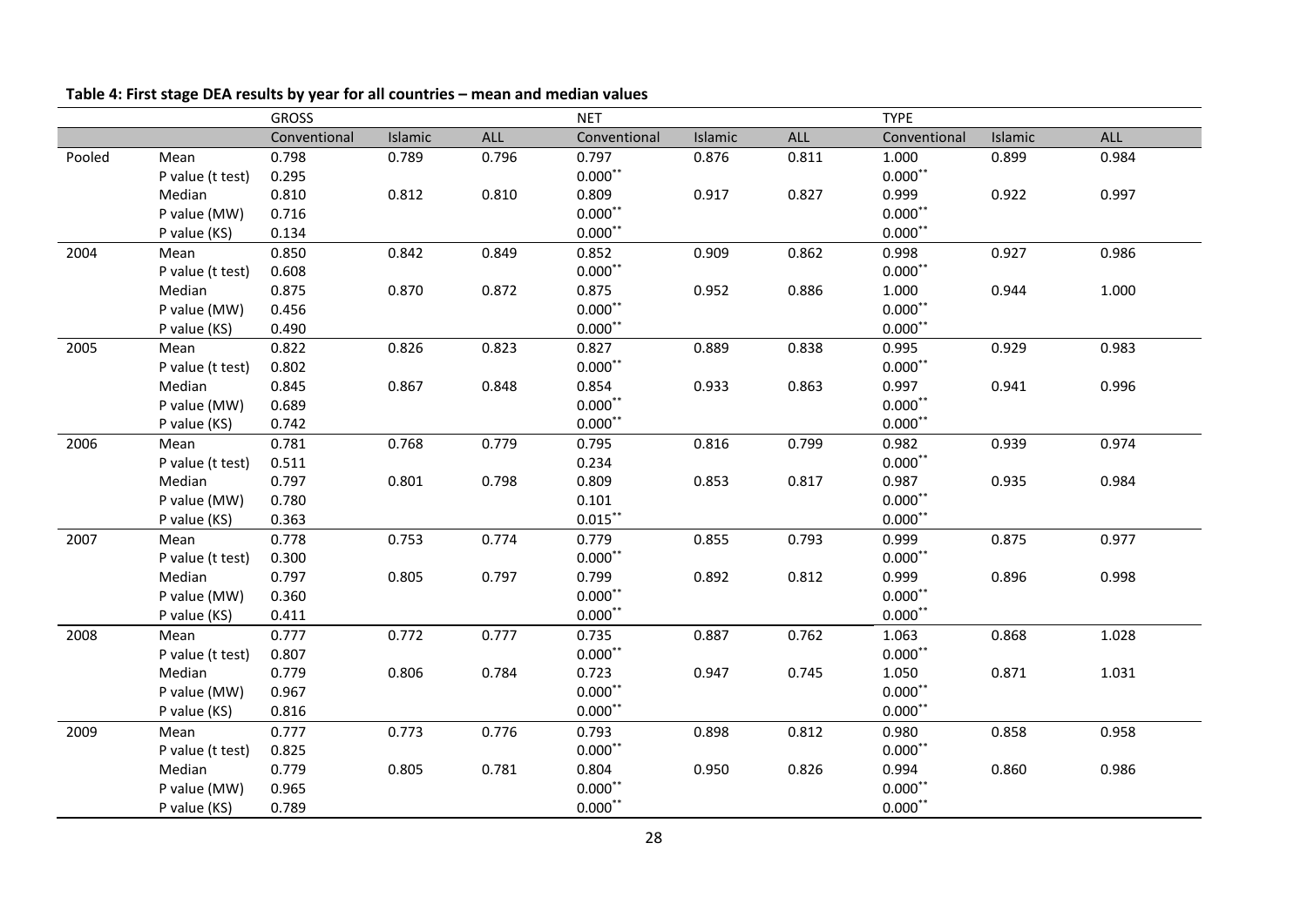\*\* = significant at 5% significance level; \* = significant at 10% significance level; t test tests the null hypothesis that the means of the two samples are equal (equal variances are not assumed); MW (Mann Whitney U test) null hypothesis that the two samples are drawn from the same distributions (against the alternative that their distributions differ in location); KS (Kolmogorov-Smirnov 2-sample test) tests the null hypothesis that the two drawn from the same distributions (against the alternative that their distributions differ in location *and* shape)

**Table 5: Second stage results**

|                        | <b>GROSS</b> |           |        | <b>NET</b> |           |        | <b>TYPE</b> |          |        |
|------------------------|--------------|-----------|--------|------------|-----------|--------|-------------|----------|--------|
|                        | coeff        | Z         | P >  z | coeff      | Z         | P >  z | coeff       | Z        | P >  z |
| <b>ISLAMIC</b>         | 0.006        | 0.350     | 0.724  | 0.081      | 4.640     | 0.000  | $-0.069$    | $-5.600$ | 0.000  |
| <b>LIST</b>            | $-0.016$     | $-1.570$  | 0.116  | $-0.013$   | $-1.280$  | 0.201  | $-0.003$    | $-0.960$ | 0.335  |
| <b>ISLAMIC*LIST</b>    | $-0.028$     | $-1.360$  | 0.173  | $-0.018$   | $-0.910$  | 0.364  | $-0.033$    | $-2.310$ | 0.021  |
| <b>ASSETS</b>          | $-0.004$     | $-4.730$  | 0.000  | $-0.004$   | $-4.760$  | 0.000  | 0.000       | $-0.990$ | 0.324  |
| <b>ASSETSSQ</b>        | 0.000        | 5.340     | 0.000  | 0.000      | 5.270     | 0.000  | 0.000       | 2.320    | 0.021  |
| LOANLOSS/LOANS         | 0.001        | 2.550     | 0.011  | 0.001      | 1.880     | 0.061  | 0.000       | 0.900    | 0.368  |
| LOANS/ASSETS           | 0.425        | 5.830     | 0.000  | 0.373      | 9.030     | 0.000  | 0.080       | 5.020    | 0.000  |
| <b>NETLOANS/ASSETS</b> | $-0.426$     | $-5.320$  | 0.000  | $-0.383$   | $-7.510$  | 0.000  | $-0.066$    | $-3.520$ | 0.000  |
| <b>HHI</b>             | $-0.117$     | $-1.970$  | 0.049  | $-0.108$   | $-1.760$  | 0.079  | 0.026       | 1.030    | 0.304  |
| <b>MCAP</b>            | 0.000        | $-3.610$  | 0.000  | 0.000      | $-4.060$  | 0.000  | 0.000       | $-1.340$ | 0.181  |
| <b>GDPGR</b>           | 0.002        | 1.980     | 0.048  | 0.002      | 2.890     | 0.004  | $-0.001$    | $-1.260$ | 0.209  |
| <b>INF</b>             | 0.000        | $-1.370$  | 0.171  | 0.000      | $-1.010$  | 0.315  | 0.000       | $-0.280$ | 0.778  |
| <b>GDPPC</b>           | 0.001        | 0.760     | 0.449  | 0.001      | 1.120     | 0.263  | 0.000       | 0.030    | 0.974  |
| <b>ASIA</b>            | 0.036        | 2.950     | 0.003  | 0.032      | 2.730     | 0.006  | 0.008       | 1.800    | 0.071  |
| GCC                    | $-0.075$     | $-2.910$  | 0.004  | $-0.077$   | $-3.420$  | 0.001  | $-0.001$    | $-0.170$ | 0.868  |
| 2005                   | $-0.018$     | $-4.660$  | 0.000  | $-0.016$   | $-4.100$  | 0.000  | $-0.002$    | $-1.240$ | 0.216  |
| 2006                   | $-0.059$     | $-10.680$ | 0.000  | $-0.046$   | $-8.380$  | 0.000  | $-0.016$    | $-7.900$ | 0.000  |
| 2007                   | $-0.051$     | $-6.570$  | 0.000  | $-0.051$   | $-6.860$  | 0.000  | 0.002       | 1.340    | 0.180  |
| 2008                   | $-0.058$     | $-8.500$  | 0.000  | $-0.103$   | $-14.890$ | 0.000  | 0.065       | 9.240    | 0.000  |
| 2009                   | $-0.053$     | $-6.970$  | 0.000  | $-0.036$   | $-4.900$  | 0.000  | $-0.023$    | $-6.020$ | 0.000  |
| ISLAMIC*2005           | 0.021        | 1.730     | 0.084  | 0.005      | 0.370     | 0.709  | 0.015       | 1.540    | 0.123  |
| ISLAMIC*2006           | $-0.003$     | $-0.240$  | 0.809  | $-0.045$   | $-2.670$  | 0.008  | 0.039       | 2.750    | 0.006  |
| ISLAMIC*2007           | $-0.009$     | $-0.490$  | 0.621  | 0.012      | 0.710     | 0.479  | $-0.035$    | $-2.170$ | 0.030  |
| ISLAMIC*2008           | 0.011        | 0.700     | 0.483  | 0.095      | 5.630     | 0.000  | $-0.114$    | $-6.650$ | 0.000  |
| ISLAMIC*2009           | 0.008        | 0.480     | 0.633  | 0.052      | 3.050     | 0.002  | $-0.050$    | $-3.280$ | 0.001  |
| <b>CONSTANT</b>        | 0.877        | 40.220    | 0.000  | 0.878      | 41.800    | 0.000  | 0.992       | 108.870  | 0.000  |
| No. of observations    | 1353         |           |        | 1353       |           |        | 1353        |          |        |
| No. of groups          | 232          |           |        | 232        |           |        | 232         |          |        |
| Overall R <sup>2</sup> | 0.303        |           |        | 0.377      |           |        | 0.364       |          |        |
| Wald $\chi^2_{25}$     | 756.470      |           |        | 1302.320   |           |        | 594.160     |          |        |
| Prob > $\chi^2_{25}$   | 0.000        |           |        | 0.000      |           |        | 0.000       |          |        |

Notes: The model is estimated using bank random effects; standard errors are heteroscedasticity adjusted. Italics denote significant at 10% significance level.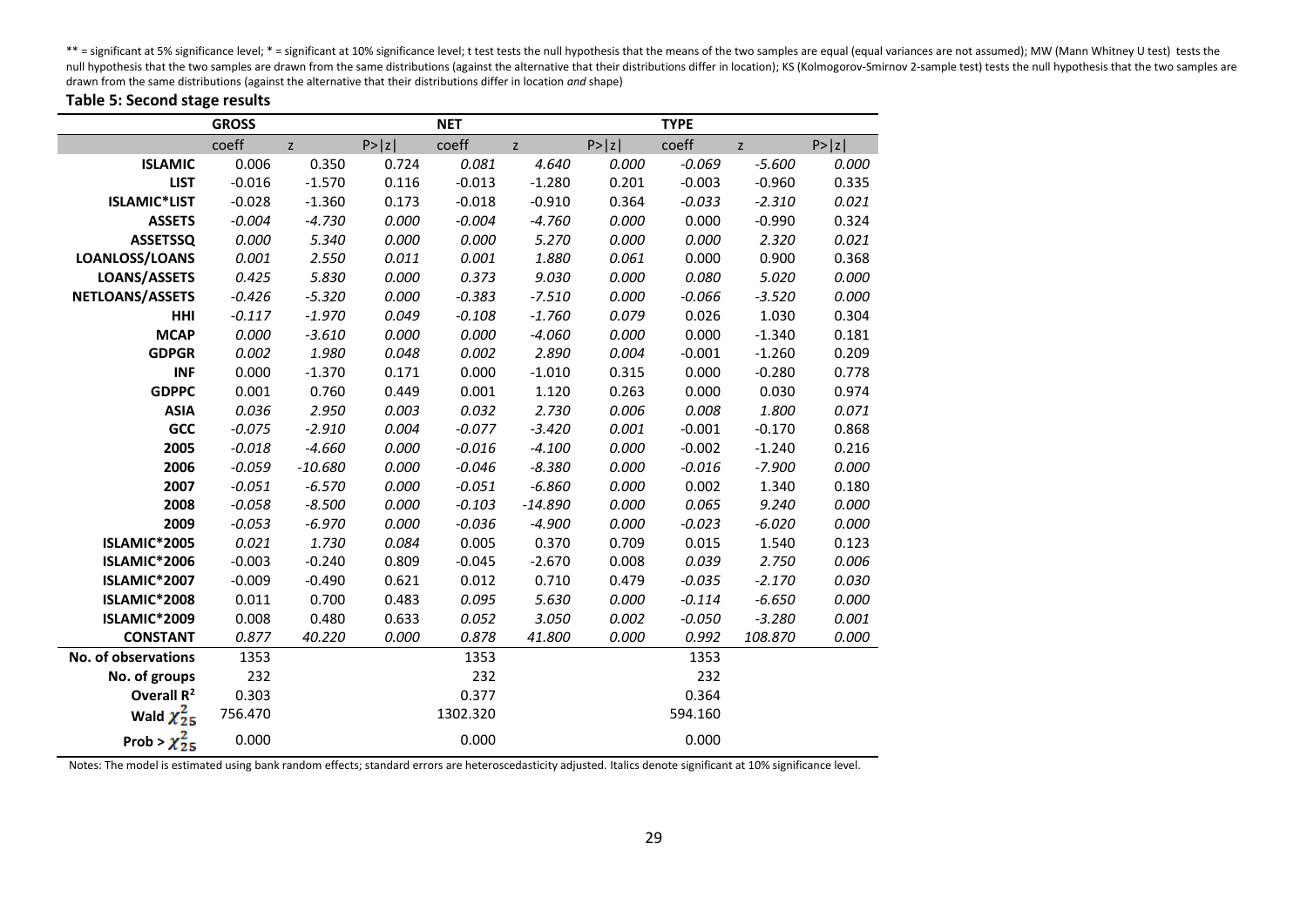#### **REFERENCES**

- <span id="page-29-1"></span>Abdul-Majid, M., N. G. Mohammed Nor and F. F. Said (2005a). *Efficiencies of Islamic banks in Malaysia*. International Conference on Islamic Banking and Finance, Bahrain,2005.
- <span id="page-29-6"></span>Abdul-Majid, M., N. G. Mohammed Nor and F. F. Said (2005b). 'Efficiency of Islamic banks in Malaysia'. *Islamic Finance and Economic Development*. M. Iqbal and A. Ahmad (ed). New York, Palgrave Macmillan.
- <span id="page-29-10"></span>Abdul-Majid, M., D. S. Saal and G. Battisti (2008). 'The efficiency and productivity of Malaysian banks: an output distance function approach.' *Aston Business School Research Paper* RP 0815.
- <span id="page-29-11"></span>Abdul-Majid, M., D. S. Saal and G. Battisti (2010). 'Efficiency in Islamic and conventional banking: an international comparison.' *Journal of Productivity Analysis* 34(1): 25-43.
- <span id="page-29-12"></span>Abdul-Majid, M., D. S. Saal and G. Battisti (2011a). 'Efficiency and total factor productivity change of Malaysian commercial banks.' *The Service Industries Journal* 31(13): 2117-2143.
- <span id="page-29-13"></span>Abdul-Majid, M., D. S. Saal and G. Battisti (2011b). 'The impact of Islamic banking on the cost efficiency and productivity change of Malaysian commercial banks.' *Applied Economics* 43(16): 2033-3054.
- <span id="page-29-8"></span>Al-Jarrah, I. and P. Molyneux (2005). 'Efficiency in Arabian banking'. *Islamic Perspectives on Wealth Creation*. M. Iqbal and R. Wilson (ed). Edinburgh, Edinburgh University Press**:** pp97-117.
- <span id="page-29-9"></span>Al-Muharrami, S. (2008). 'An examination of technical, pure technical and scale efficiencies in GCC banking.' *American Journal of Finance and Accounting* 1(2): 152-166.
- <span id="page-29-18"></span>Alam, I. M. S. (2001). 'A nonparametric approach for assessing productivity dynamics of large US banks.' *Journal of Money, Credit, and Banking* 33(1): 121-139.
- <span id="page-29-2"></span>Alexakis, C. and A. Tsikouras (2009). 'Islamic finance: Regulatory framework challenges lying ahead.' *International Journal of Islamic and Middle Eastern Finance and Management* 2(2): 90-104.
- <span id="page-29-16"></span>Ariff, M. and L. Can (2008). 'Cost and profit efficiency of Chinese banks: a non-parametric analysis.' *China Economic Review* 19(2): 260-273.
- <span id="page-29-0"></span>Arthur D Little Report (2009). 'Islamic finance comes of age; joint opportunities for Western and Arabic financial institutions.' *Financial Services Viewpoint* April.
- <span id="page-29-22"></span>Awdeh, A. and C. El Moussawi (2009). 'Bank efficiency and foreign ownership in the Lebanese banking sector.' *Review of Middle East Economics and Finance* 5(2): 1-22.
- <span id="page-29-7"></span>Bader, M. K. I. (2008). 'Cost, revenue, and profit efficiency of Islamic versus conventional banks: international evidence using data envelopment analysis.' *Islamic Economic Studies* 15(2): 23- 76.
- <span id="page-29-19"></span>Barajas, A., R. Steiner and N. Salazar (1999). 'Interest spreads in banking in Colombia, 1974–96.' *IMF Staff Papers* 46: 196-.
- <span id="page-29-17"></span>Beck, T., A. Demirgüç-Kunt and O. Merrouche (2013). 'Islamic vs. conventional banking: Business model, efficiency and stability.' *Journal of Banking and Finance* 37(2): 433-447.
- <span id="page-29-3"></span>Berger, A. N. and D. B. Humphrey (1997). 'Efficiency of financial institutions: international survey and directions for future research.' *European Journal of Operational Research* 98(2): 175-212.
- <span id="page-29-4"></span>Berger, A. N. and L. J. Mester (1997). 'Inside the black box: What explains differences in the efficiencies of financial institutions.' *Journal of Banking and Finance* 21(7): 895-947.
- <span id="page-29-20"></span>Bikker, J. A. and K. Haaf (2002). 'Competition, concentration and their relationship: An empirical analysis of the banking industry.' *Journal of Banking and Finance* 26(11): 2191-2214.
- <span id="page-29-14"></span>Bos, J. W. B. and H. Schmiedel (2003). 'Comparing efficiency in European banking: A metafrontier approach.' Research Series Supervision 57 Netherlands Central Bank, The Netherlands.
- <span id="page-29-23"></span>Brown, K. (2003). 'Islamic banking comparative analysis.' *The Arab Bank Review* 5(2): 43-50.
- <span id="page-29-5"></span>Brown, K. and M. T. Skully (2002). 'International Studies in Comparative Banking: A Survey of Recent Developments.' *SSRN eLibrary*.
- <span id="page-29-21"></span>Busse, J. A., T. C. Green and K. Baks (2007). 'Fund Managers Who Take Big Bets: Skilled or Overconfident.' *SSRN eLibrary*. [http://ssrn.com/paper=891727.](http://ssrn.com/paper=891727)
- <span id="page-29-15"></span>Casu, B. and P. Molyneux (2003). 'A comparative study of efficiency in European banking.' *Applied Economics* 35(17): 1865-1876.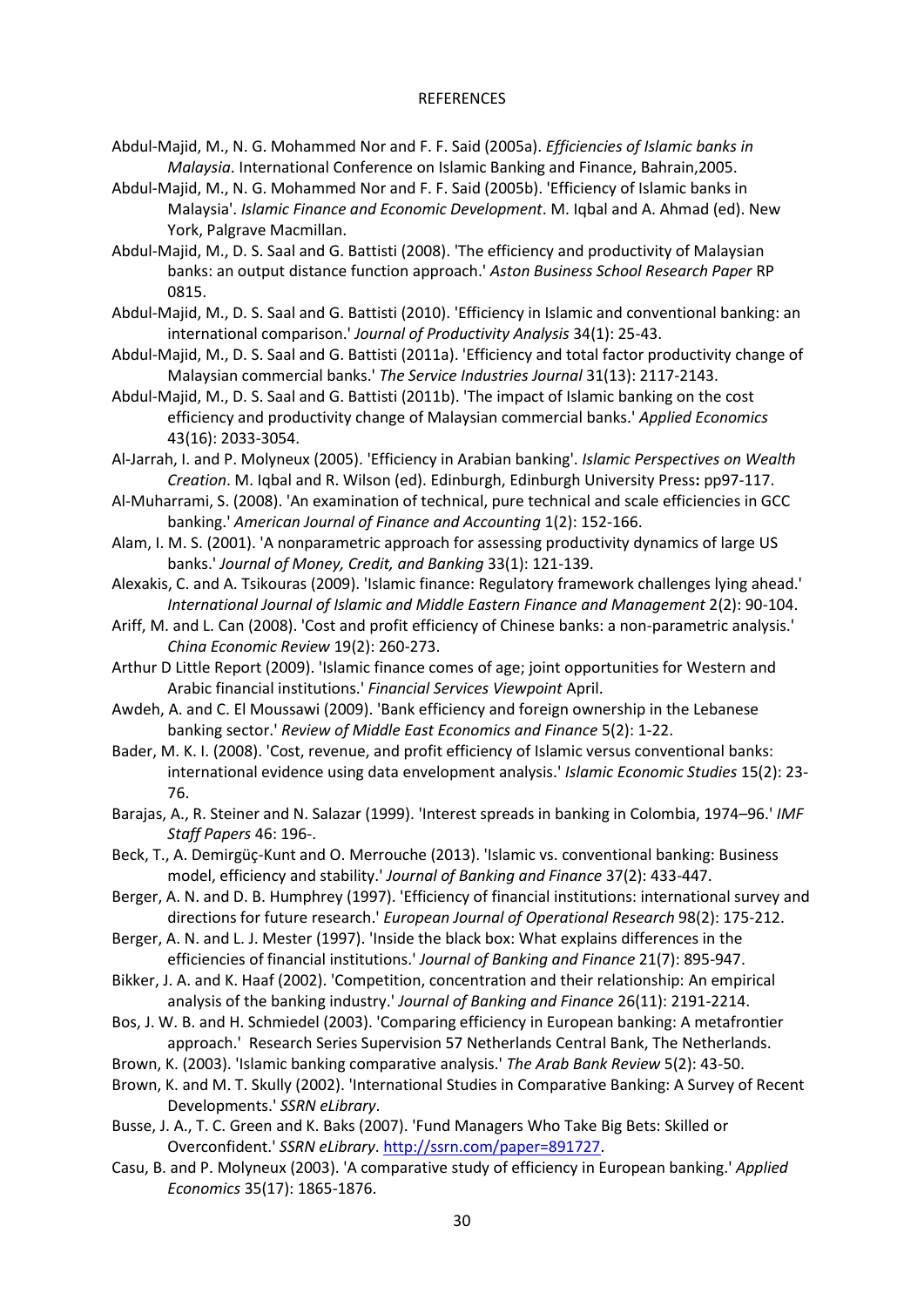- <span id="page-30-1"></span>Chapra, M. U. (2007). 'Challenges facing the Islamic financial industry'. *Handbook of Islamic Banking*. M. K. Hassan and M. K. Lewis (ed). Cheltenham, Edward Elgar**:** pp325-360.
- <span id="page-30-8"></span>Charnes, A., W. W. Cooper and E. Rhodes (1981). 'Evaluating program and managerial efficiency: an application of data envelopment analysis to program follow through.' *Management Science* 27(6): 668-697.
- <span id="page-30-13"></span>Charnes, A., Z. M. Huang and D. B. Sun (1990). 'Polyhedral cone-ratio DEA models with an illustrative application to larger commercial banks.' *Journal of Econometrics* 46(1-2): 73-91.
- <span id="page-30-2"></span>Chen, X., M. Skully and K. Brown (2005). 'Banking efficiency in China: application of DEA to pre- and post-deregulation eras: 1993-2000.' *China Economic Review* 16(3): 229-245.
- <span id="page-30-15"></span>Čihák, M. and H. Hesse (2010). 'Islamic banks and financial stability: An empirical analysis.' *Journal of Financial Services Research* 38: 95-113.
- <span id="page-30-7"></span>Coelli, T. J., D. S. P. Rao, C. J. O'Donnell and G. E. Battese (2005). *An Introduction to Efficiency and Productivity Analysis*. New York, Springer.
- <span id="page-30-9"></span>De Witte, K. and R. C. Marques (2009). 'Capturing the environment, a metafrontier approach to the drinking water sector.' *International Transactions in Operational Research* 16(2): 257-271.
- <span id="page-30-14"></span>Dietsch, M. and A. Lozano-Vivas (2000). 'How the environment determines banking efficiency: A comparison between French and Spanish industries.' *Journal of Banking and Finance* 24(6): 985-1004.
- <span id="page-30-12"></span>Drake, L. and M. J. B. Hall (2003). 'Efficiency in Japanese banking: an empirical analysis.' *Journal of Banking and Finance* 27(5): 891-917.
- <span id="page-30-3"></span>Drake, L., M. J. B. Hall and R. Simper (2006). 'The impact of macroeconomic and regulatory factors on bank efficiency: a non-parametric analysis of Hong Kong's banking system.' *Journal of Banking and Finance* 30: 1443-1466.
- <span id="page-30-4"></span>El-Gamal, M. A. and H. Inanoglu (2005). 'Inefficiency and heterogeneity in Turkish banking: 1990- 2000.' *Journal of Applied Econometrics* 20: 641-664.
- <span id="page-30-20"></span>El Moussawi, C. and H. Obeid (2010). 'Evaluating the productive efficiency of Islamic banking in GCC: A non parametric approach.' *International Research Journal of Finance and Economics* 53: 178-190.
- <span id="page-30-21"></span>El Moussawi, C. and H. Obeid (2011). 'Evaluating the productive efficiency of Islamic banking in GCC: A non-parametric approach.' *International Management Review* 7(1): 10-.
- <span id="page-30-10"></span>Emrouznejad, A. and A. L. Anouze (2009). 'A note on the modelling the efficiency of top Arab banks.' *Expert Systems with Applications* 36(3 part i): 5741-5744.
- <span id="page-30-11"></span>Emrouznejad, A. and A. L. Anouze (2010). 'Data envelopment analysis with classification and regression tree - a case of banking efficiency.' *Expert Systems* 27(4): 231-246.
- <span id="page-30-16"></span>Garbois, C., C. Gourp, A. von Pock and M. Bhatnagar (2012). 'The Future of Banking.' [http://www.atkearney.com/en\\_GB/financial-institutions/ideas-insights/article/-](http://www.atkearney.com/en_GB/financial-institutions/ideas-insights/article/-/asset_publisher/LCcgOeS4t85g/content/the-future-of-islamic-banking/10192) [/asset\\_publisher/LCcgOeS4t85g/content/the-future-of-islamic-banking/10192](http://www.atkearney.com/en_GB/financial-institutions/ideas-insights/article/-/asset_publisher/LCcgOeS4t85g/content/the-future-of-islamic-banking/10192) AT Kearney.
- <span id="page-30-17"></span>Grigorian, D. A. and V. Manole (2005). 'A Cross-Country Nonparametric Analysis of Bahrain's Banking System.' *IMF Working Paper* WP/05/117 International Monetary Fund, Washington DC.
- <span id="page-30-0"></span>Hasan, M. and J. Dridi (2010). 'The effects of the global crisis on Islamic and conventional banks: A comparative study.' *IMF Working Paper* WP/10/201 Interntional Monetary Fund, Washington DC.
- <span id="page-30-6"></span>Hasan, Z. (2005). 'Evaluation of Islamic banking performance: on the current use of econometrics models.' *Munich Personal RePEc Archive* 7272.
- <span id="page-30-18"></span>Hassan, M. K. (2005). 'The cost, profit and X-efficiency of Islamic banks.' *Paper presented at 12th ERF Annual Conference*. *[www.erf.org.eg/CMS/getFile.php?id=469](http://www.erf.org.eg/CMS/getFile.php?id=469)*.
- <span id="page-30-19"></span>Hassan, M. K. (2006). 'The x-efficiency in Islamic banks.' *Islamic Economic Studies* 12(2): 49-78.
- <span id="page-30-22"></span>Hassan, M. K. and K. A. Hussein (2003). 'Static and dynamic efficiency in the Sudanese banking system.' *Review of Islamic Economics* 14: 5-48.
- <span id="page-30-5"></span>Hassan, T., S. Mohamad and M. K. I. Bader (2009). 'Efficiency of conventional versus Islamic banks: evidence from the Middle East.' *International Journal of Islamic and Middle Eastern Finance and Management* 2(1): 46-65.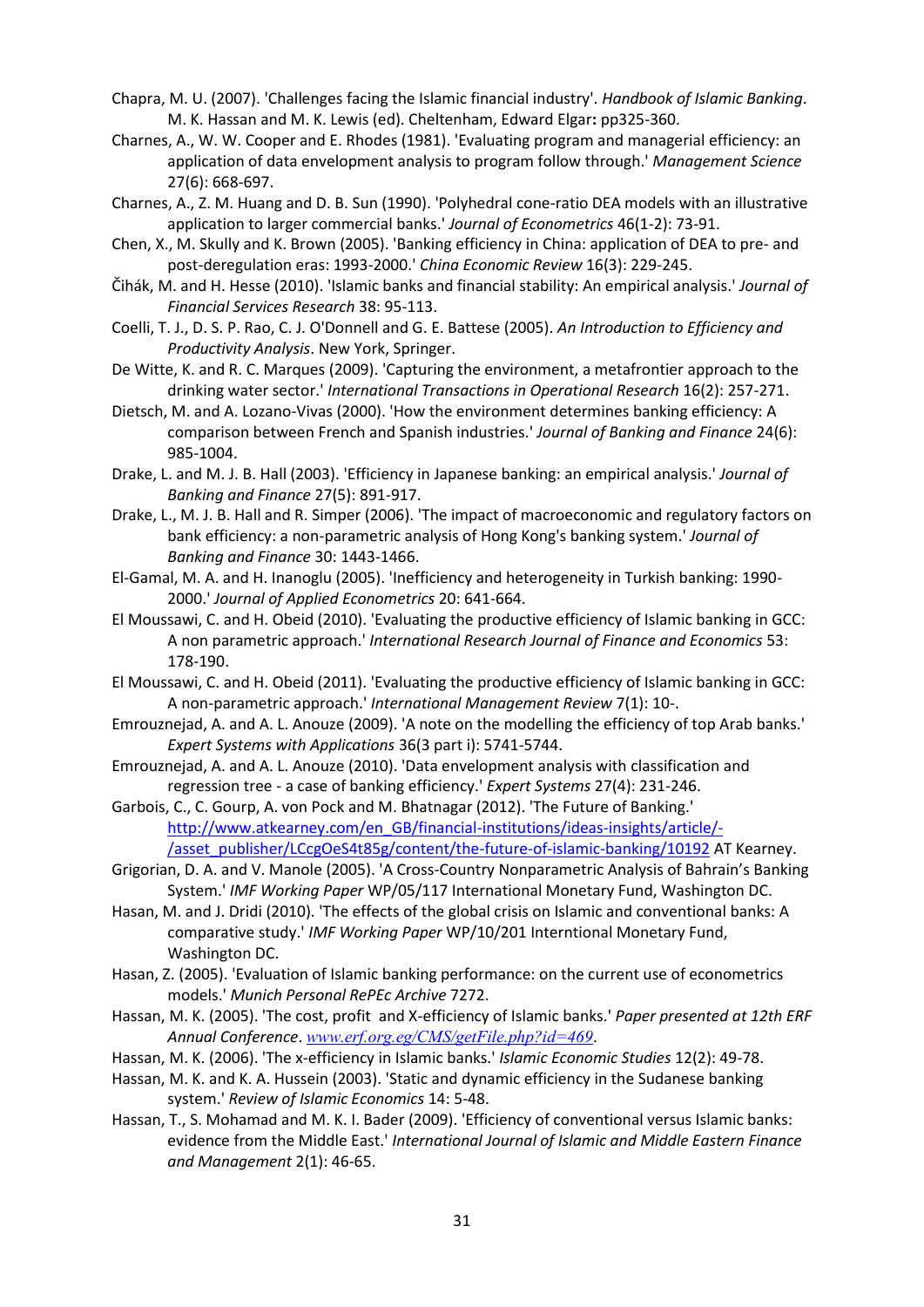- <span id="page-31-7"></span>Ho, C.-T. and D.-S. Zhu (2004). 'Performance measurement of Taiwan's commercial banks.' *International Journal of Productivity and Performance Management* 53(5/6): 425-434.
- <span id="page-31-3"></span>Hussein, K. A. (2004). 'Banking efficiency in Bahrain: Islamic versus conventional banks.' *Islamic Development Bank, Islamic Research and Training Institute Research Paper* 68 Islamic Development Bank, Islamic Research and Training Institute, Jeddah.
- <span id="page-31-15"></span>Iqbal, M., A. Ahmad and T. Khan (1998). 'Challenges facing Islamic banking.' *Islamic Research and Training Institute, Islamic Development Bank,* Occasional Paper No. 1 Islamic Research and Training Institute, Islamic Development Bank.
- <span id="page-31-9"></span>Jackson, P. M. and M. D. Fethi (2000). 'Evaluating the technical efficiency of Turkish commercial banks: an application of DEA and Tobit analysis.' *Efficiency and Productivity Research Unit*. https://lra.le.ac.uk/bitstream/2381/369/1/dpno5.pdf University of Leicester.
- <span id="page-31-6"></span>Johnes, J., M. Izzeldin and V. Pappas (2009). 'The efficiency of Islamic and conventional banks in the Gulf Cooperation Council (GCC) countries: An analysis using financial ratios and data envelopment analysis.' *LUMS Working Papers Series* 2009/023 Lancaster University Management School.
- <span id="page-31-19"></span>Kamaruddin, B. H., M. S. Safa and R. Mohd (2008). 'Assessing the production efficiency of Islamic banks and conventional bank Islamic windows in Malaysia.' *International Journal of Business and Management Research* 1(1): 31-48.
- <span id="page-31-14"></span>Koutsomanoli-Filippaki, A., D. Margaritis and C. Staikouras (2009). 'Efficiency and productivity growth in the banking industry of Central and Eastern Europe.' *Journal of Banking and Finance* 33(3): 557-567.
- <span id="page-31-11"></span>Lozano-Vivas, A. and F. Pasiouras (2010). 'The impact of non-traditional activities on the estimation of bank efficiency: International evidence.' *Journal of Banking and Finance* 34(7): 1436-1449.
- <span id="page-31-12"></span>Lozano-Vivas, A., J. T. Pastor and J. M. Pastor (2002). 'An efficiency comparison of European banking systems operating under different environmental conditions.' *Journal of Productivity Analysis* 18: 59-77.
- <span id="page-31-8"></span>Majumdar, S. K. (1995). 'X-efficiency in emerging competitive markets: The case of US telecommunications.' *Journal of Economic Behavior and Organization* 26: 129-144.
- <span id="page-31-1"></span>Matthews, K. and M. Ismail (2006). 'Efficiency and productivity growth of domestic and foreign commercial banks in Malaysia.' *Cardiff Economics Working Papers* E2006/2: 23pp. [http://www.cf.ac.uk/carbs/econ/workingpapers/papers/E2006\\_2.pdf](http://www.cf.ac.uk/carbs/econ/workingpapers/papers/E2006_2.pdf) Cardiff University, Cardiff.
- <span id="page-31-0"></span>Miller, S. M. and A. G. Noulas (1996). 'The technical efficiency of large bank production.' *Journal of Banking and Finance* 20(3): 495-509.
- <span id="page-31-13"></span>Miller, S. M. and A. G. Noulas (1997). 'Portfolio mix and large-bank probability in the USA.' *Applied Economics* 29(4): 505-512.
- <span id="page-31-2"></span>Mokhtar, H. S. A., N. Abdullah and S. M. Al-Habshi (2006). 'Efficiency of Islamic banking in Malaysia: A stochastic frontier approach.' *Journal of Economics Cooperation* 27(2): 37-70.
- <span id="page-31-4"></span>Mokhtar, H. S. A., N. Abdullah and S. M. Alhabshi (2007). 'Technical and cost efficiency of Islamic banking in Malaysia.' *Review of Islamic Economics* 11(1): 5-40.
- <span id="page-31-5"></span>Mokhtar, H. S. A., N. Abdullah and S. M. Alhabshi (2008). 'Efficiency and competition of Islamic banking in Malaysia.' *Humanomics* 24(1): 28-48.
- <span id="page-31-17"></span>Mostafa, M. (2007). 'Modeling the efficiency of GCC banks: a data envelopment analysis approach.' *International Journal of Productivity and Performance Management* 56(7): 623-643.
- <span id="page-31-18"></span>Mostafa, M. (2011). 'Modeling Islamic banks' efficiency: A non-parametric frontier approach.' *International Journal of Islamic and Middle Eastern Finance and Management* 4(1): 7-29.
- <span id="page-31-10"></span>Pasiouras, F. (2008). 'Estimating the technical and scale efficiency of Greek commercial banks: the impact of credit risk, off-balance sheet activites, and international operations.' *Research in International Business and Finance* 22(3): 301-318.
- <span id="page-31-16"></span>Pellegrina, L. D. (2008). 'Capital adequacy ratios, efficiency and governance: a comparison between Islamic and Western banks.' *Working Paper* Centro Paolo Baffi, Bocconi University, Milan.